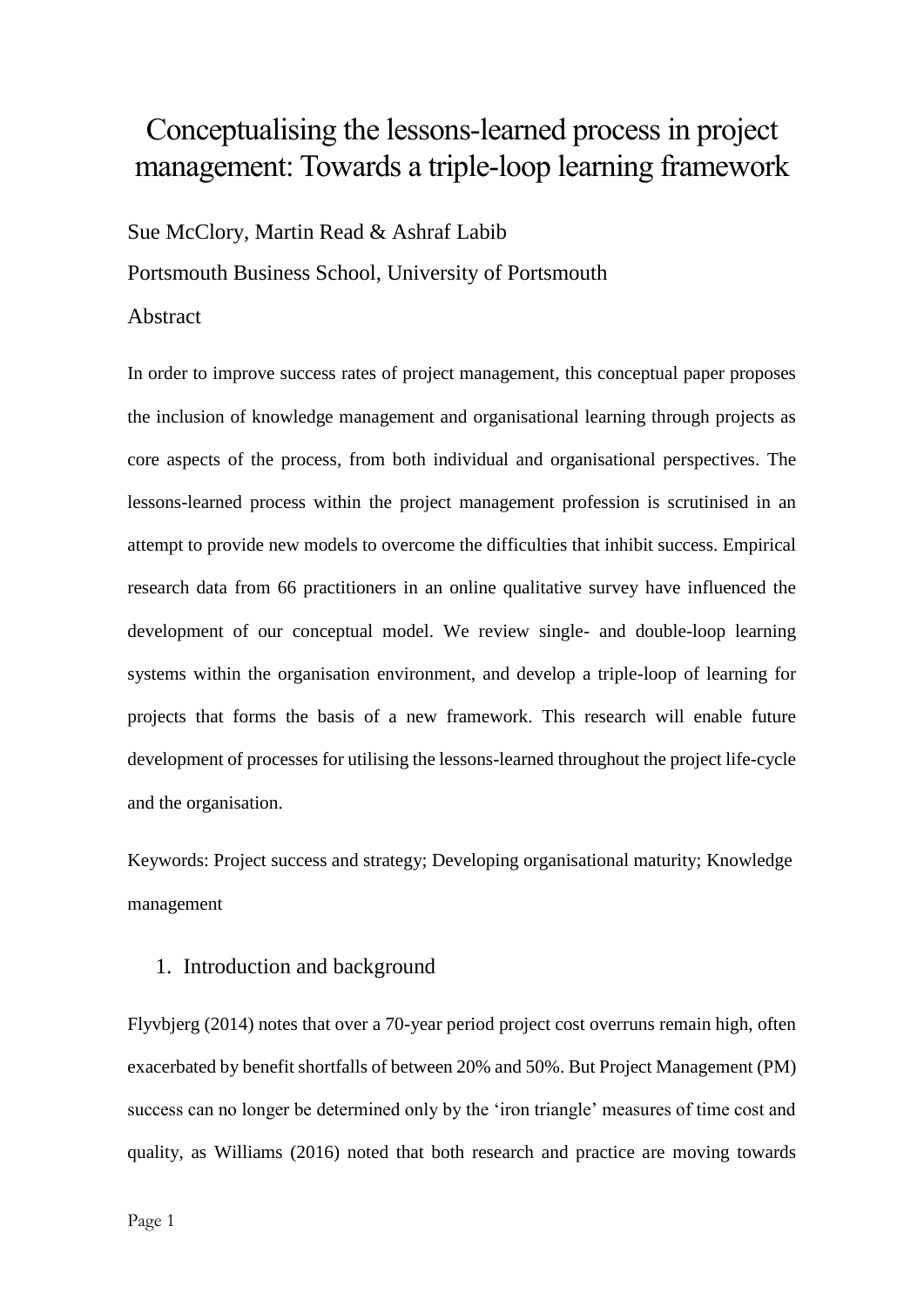multi-dimensional definitions involving objective and subjective criteria. However, as Rolstadas, Tommelein, Morten Schiefloe, and Ballard (2014, p. 656) concluded:

"The recipe to PM success has yet to be found, and there will probably be no single best solution. Success depends on many factors that may shift from project to project and from organisation to organisation".

Our research question examines: "How improvements in the lessons-learned process can increase project success and develop organisational learning".

The lessons-learned process is intended to capture the results and experiences from successes, failures, and near-misses, and absorb them in to the organisational structure for future use. However, although lessons are often identified their capture and categorisation face problems of both available time and process, while their application in future projects appears limited. Meredith and Mantel (2010) determine the project manager's role as one of learning from their own and others' experience, utilising lessons-learned for early warning signs (EWS) and for pretested remedies. First in the list of fundamental causes of project failure being "no use of earlier project final reports that contained recommendations for future projects" (Meredith and Mantel, 2010, p. 558).

Many organisations only partially engage in the lessons-learned process, allocating a project manager's time and investing money in a database, but gaining little or no visible benefit. There is limited guidance in the Bodies of Knowledge (BoKs) or PM handbooks on the implementation of a lessons-learned process, but several successful organisations that have invested in the cultural and processual aspects, generate a return on their investment.

This paper aims to identify issues surrounding the lessons-learned process and offer a framework for putting knowledge management and organisational learning together as a core process within the whole life of the PM activity – from planning through to closing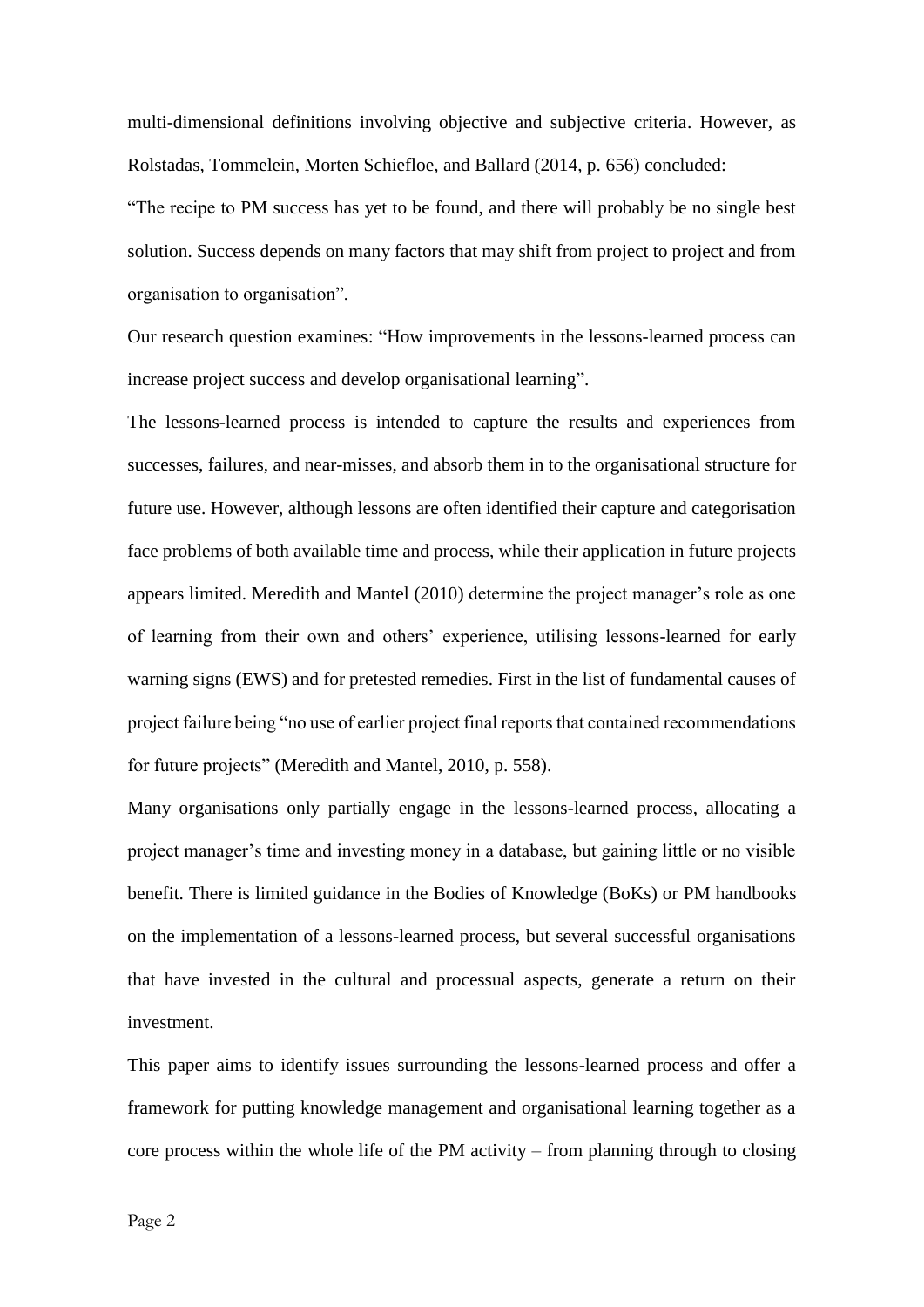reports. This unique combination will enable the capture and application of lessons to be recognised and managed as benefits to both project and organisation. By preventing recurrence of problems, project-based organisations can make significant savings in their future projects against the traditional measures of time, cost and quality.

Project managers require a consistent organisation-wide database to enable the retrieval of relevant lessons. Such systems typically face two problems: the integration of new knowledge with existing, and the removal of obsolete knowledge from the database (Wijnhoven, 2003). Knowledge management systems require maintenance to prevent their falling into disuse due to obsolete information, or through the lack of context around information which leads to misinterpretation (Hasan and Crawford, 2003). However, experience of developing expert systems and intranets for knowledge management has shown that people underestimate the complexity of such a project (Wijnhoven, 2003).

This paper focuses on the project process and its situation within the organisation, by conceptually representing it as a triple learning loop, developed from the work of Argyris and Schön (1996) in the field of organisational learning. The contribution to knowledge provides a firm platform from which to develop a framework to integrate the lessonslearned process into the parent organisation through a range of procedures, to provide the necessary learning management modules for the BoK.

The remainder of the paper is organised as follows: section 2, current professional guidance, and section 3, literature review. Section 4 provides the definitions of knowledge and learning, and section 5 organisational and individual learning. Section 6 determines the project learning requirements to enable the empirical data collection and analysis process for section 7. Then a lessons-learned framework is presented in section 8 with project represented conceptually in sections 9, 10 and 11, as single-, double- and triple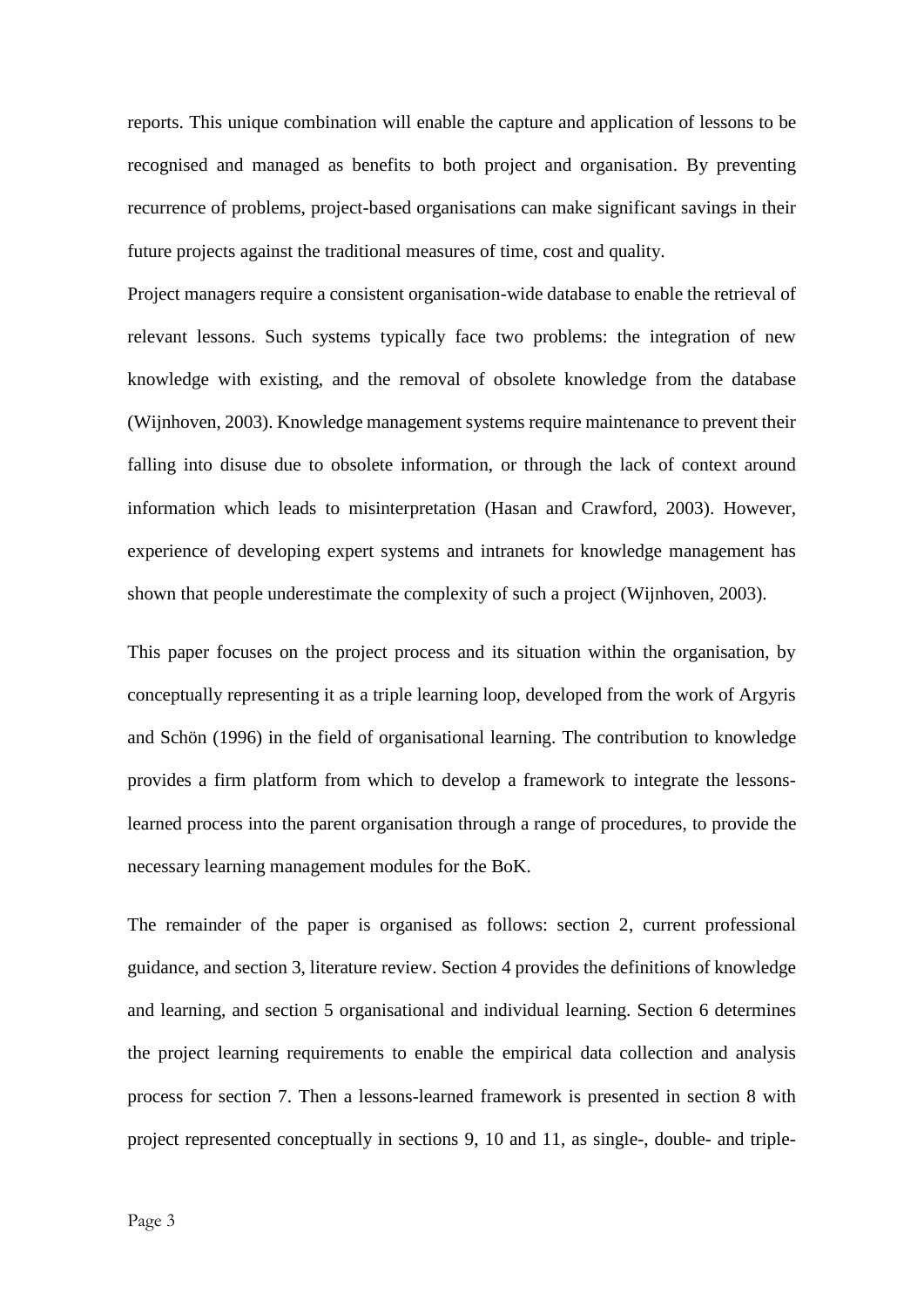loop learning activities, respectively. Section 12, contains discussion of the project learning framework and in section 13 future developments are examined.

## 2. Current professional guidance

Professional institutes recommend establishing a knowledge bank that centralises information gained by individual project managers, as it enables the passing of information between projects. All PM professionals work on a three-stage process to maintain a lessons-learned knowledge bank by:

- accessing previous lessons during project planning and delivery phases,
- keeping project logs to record lessons throughout the project duration, and
- writing lessons-learned reports both during project and at project closure.

Williams (2003) observed that, in practice, project review processes were rarely in place, project success and failure was rarely analysed, and suggested that learning did not happen. The Association for Project Management (APM) includes the following relevant key actions in its BoK to be undertaken during and after a project (Association for Project Management, 2012):

- preparation and dissemination of lessons-learned to be defined in the communications management plan,
- storage of the information to be clearly defined in key documents to ensure classification and accessibility to data,
- post-project review to be part of the project control process, and
- audit trails for archived information to provide additional support for lessonslearned documents.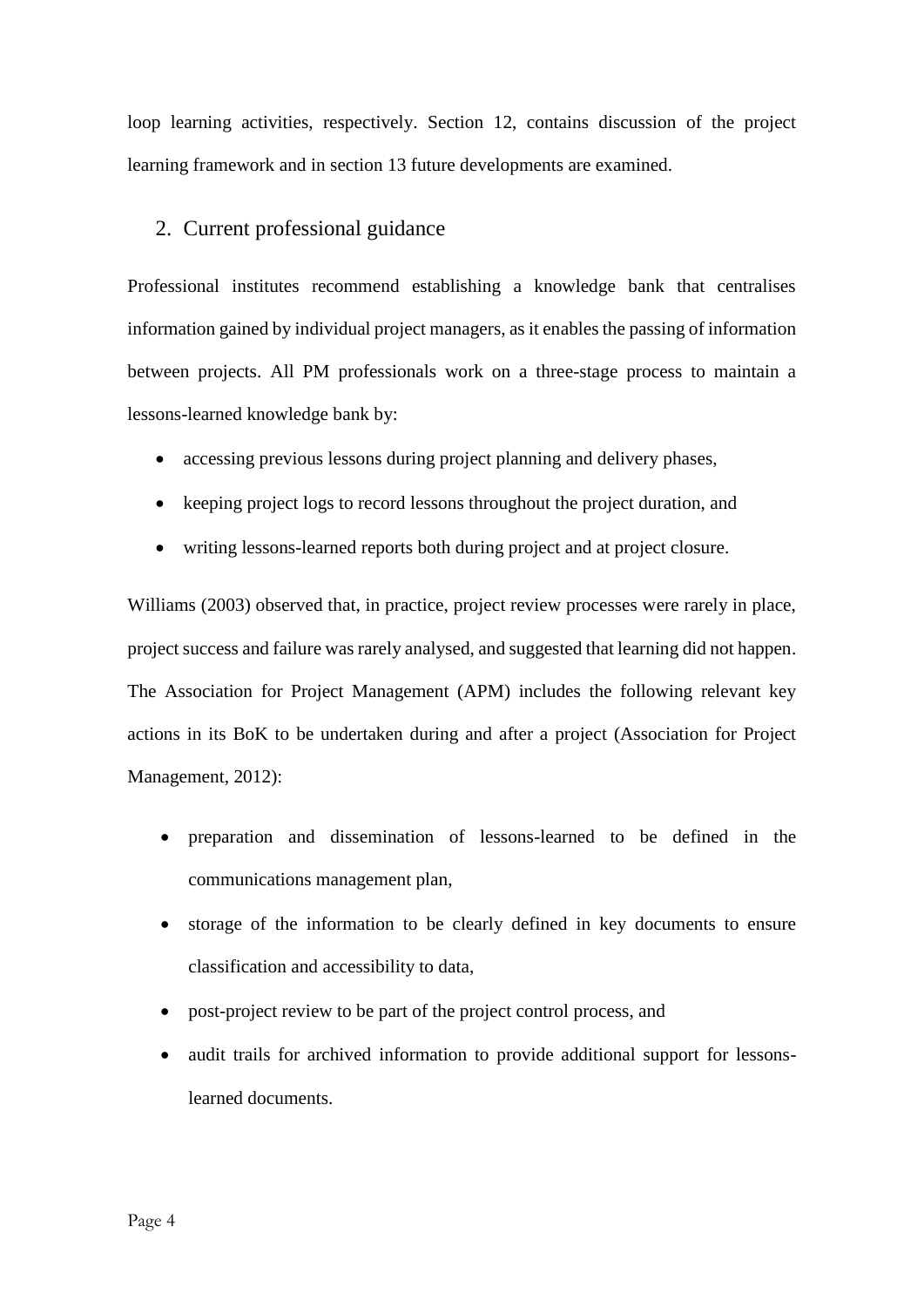The Project Management Institute (PMI) BoK includes the lessons-learned document as a requirement at the closure point of any phase or project (Project Management Institute, 2013). There is also a requirement for a 'corporate knowledge base' for storing and retrieving all project documentation including lessons-learned. The lessons-learned documents are referred to as inputs to or outputs from many of the project processes in the detailed activities throughout the PM process. Likewise, the PRINCE2 framework (Office of Government Commerce, 2009) includes the same principles as the BoKs for the threestage process detailed above. The APM identifies the lesson-learning process as a key indicating factor of organisational maturity and part of professional development (Association for Project Management, 2012), while the PMI includes the updating of organisational procedures and policies with the lessons-learned process (Project Management Institute, 2013). Despite the clear guidelines, there are contradictory views regarding the use of the lessons-learned process in projects, and the identification of aspects causing the difficulties.

Recent studies have indicated where some of the problems lie: knowledge transfer and learning occur through social and situated learning, and de-coupling the lessons-learned process significantly reduces their value (Hartmann and Dorée, 2015); six individual elements must be in place for the lessons-learned knowledge model to work – learning, culture, social activities, technology, process and infrastructure (Duffield and Whitty, 2015). While these studies point towards the requirements for a learning focus within PM, the lessons-learned process is not yet situated within the project organisation in a theoretical framework from which to implement as a practical process.

Irani (2010) posits whether success really exists and, if everything else is just a degree of failure. There are many definitions of project success and PM success, but the APM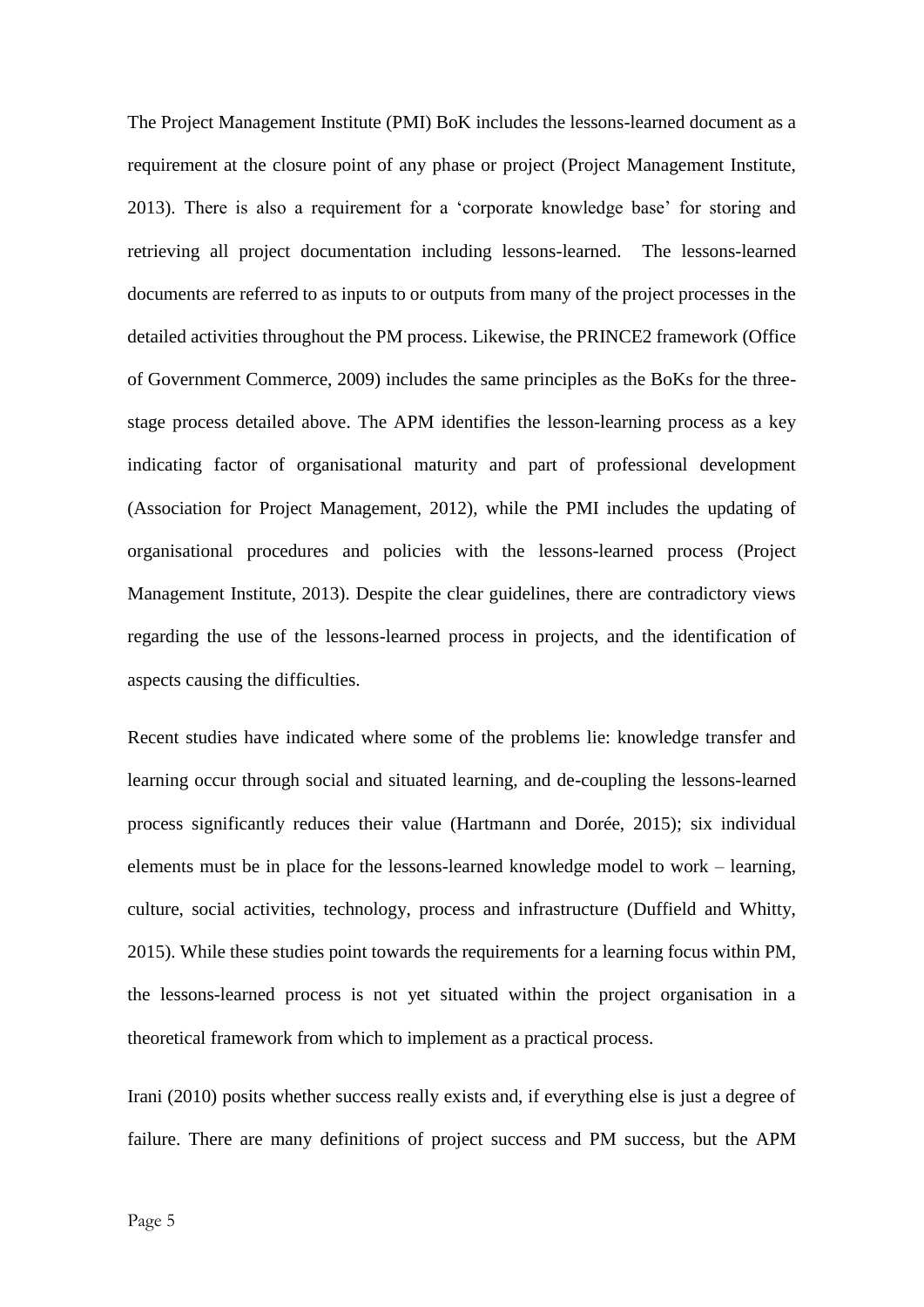recognise the following high-level success factors as main contributors to PM success (Association for Project Management, 2012, p. 32):

- "Defining clear goals and objectives"
- Maintaining a focus on business value
- Implementing a proper governance structure
- Ensuring senior management commitment
- Providing timely and clear communication"

While PM success can include wide-ranging criteria including timescales beyond project close or delivery, the APM factors enable a focus on the PM activities.

#### 3. Literature review

The temporary nature of projects, whose focus is on the short-term goals of the project, creates a barrier to learning within the organisation and disrupts the knowledge flow (Bartsch et al., 2013). When the project team disperse project knowledge is fragmented, without creating organisational routines or memory, whereas departments and divisions of permanent organisations act as knowledge silos (Lindner and Wald, 2011).

One approach to avoiding project underperformance or failure is to detect EWS in order to be able to take the necessary corrective action (Haji-Kazemi et al., 2013). However, project risk and elements of uncertainty create a difficult environment to identify weak EWS (Klakegg et al., 2010), and cultural barriers – including a high level of optimism, a lack of open culture to discuss project difficulties, and political issues – affect their discussion (Haji-Kazemi et al., 2015).

It is acknowledged in the literature that both organisations and individuals tend to learn more from failures than from success (Labib and Read, 2013), and that failures contain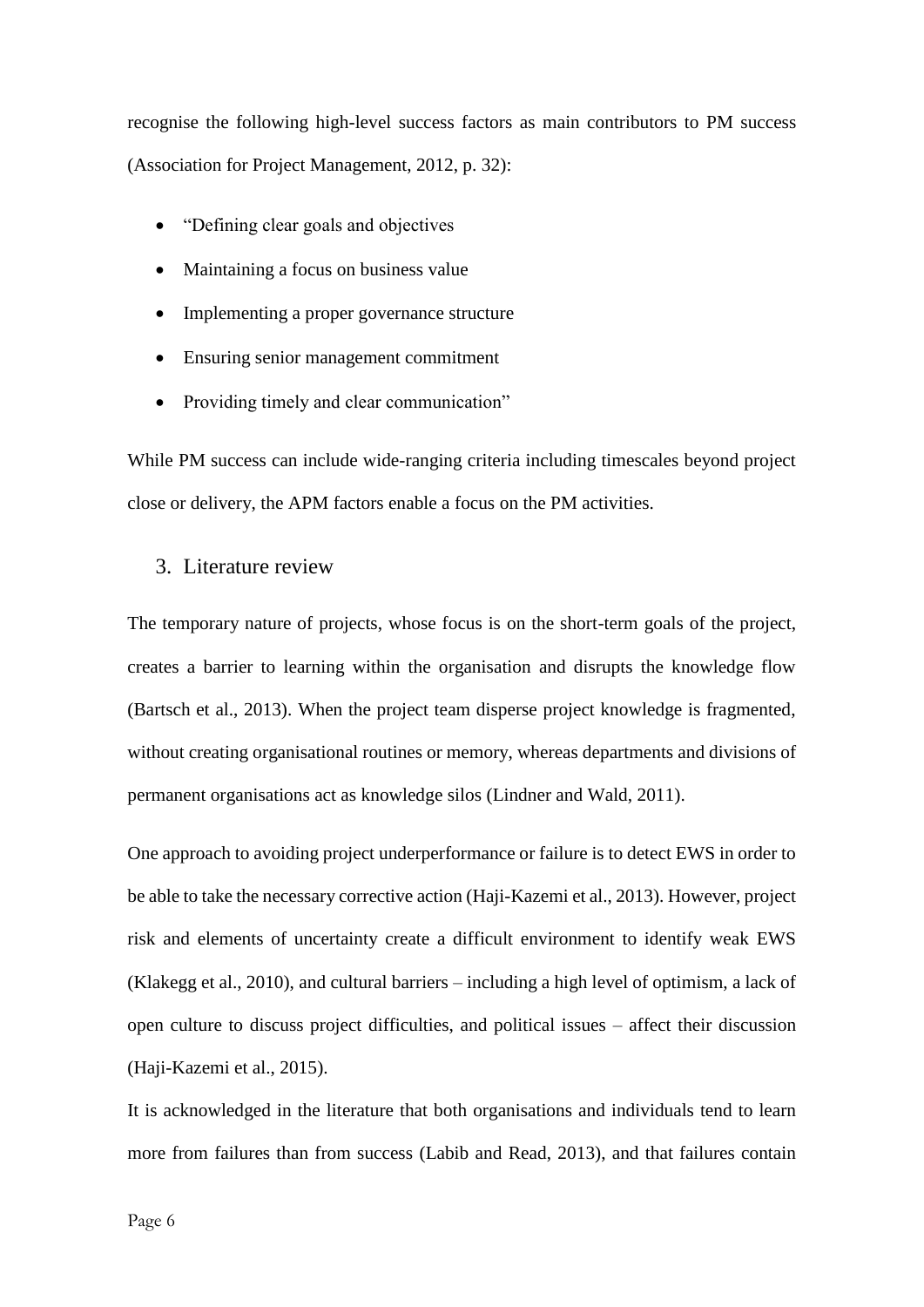valuable information; however, organizations vary in their ability to learn from them (Desai, 2008). The negative nature of episodes in learning (i.e. learning from failure) is likely to produce a different unit of analysis and a different type of research output than if learning is from a positive experience (i.e. learning from success; Eden and Huxham, 2001). Much of the literature on learning from success or failure is based on the non-project environment. Other studies (Goffin et al, 2010; Jugdev and Wishart, 2014) identified that access to tacit knowledge was necessary, suggesting enablers for capturing and disseminating lessons, and promoting the social aspects of sharing. The social problems can become learning barriers, especially where projects separate departments of an organisation (Bartsch et al., 2013).

Research by Duffield and Whitty (2015) focussed on the organisational issue of people and systems required in order for lessons to be applied and implemented. Their literature review determined that lessons were often identified and captured, with much of the information transferred successfully; however, the application aspect was the problem. They determined that the following six individual elements needed to be successful, in order for the lessons-learned knowledge model to work: learning, culture, social activities, technology, process and infrastructure. While their paper identifies the requisites for a successful lessons-learned process, it fails to address the particular problems faced by project-based organisations. Hartmann and Dorée (2015) compared the formal process of recording and using lessons-learned against a social process through five project case studies. They concluded that lessons-learned need to be connected through social and project activities, and that de-coupling them from the project significantly reduced their value. They considered the formal process was of a 'send/receive' style that created many barriers to the effective use of lessons-learned. However, this is too simplistic, as the 'send/receive' style Hartmann and Dorée refer to is the process of using a lessons-learned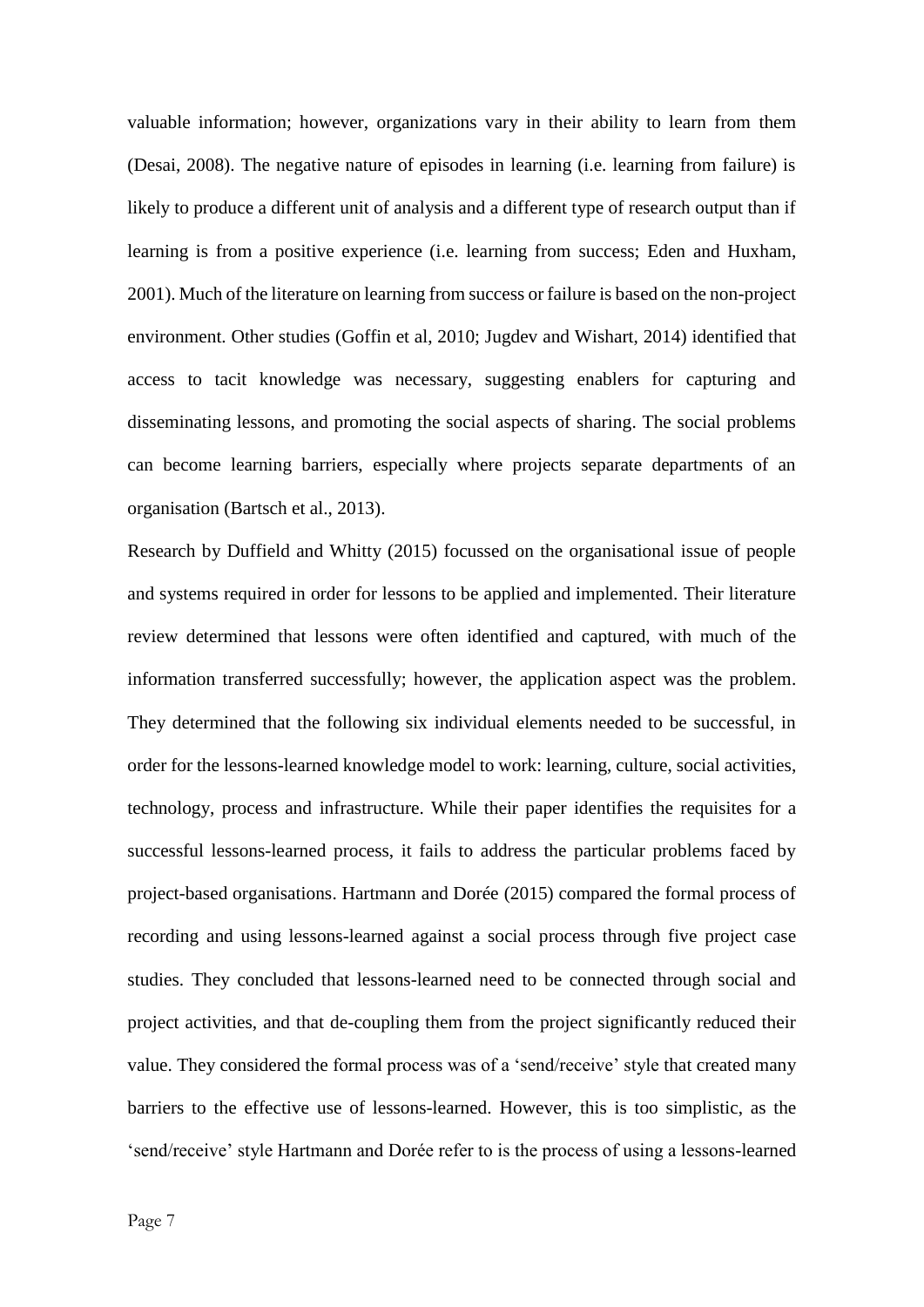database for depositing and withdrawing knowledge, and utilised in the proper manner this can provide useful information for project discussions.

Problems identified with the practical operation of a knowledge database are now being addressed. Jessop et al. (2016) used a *pattern language* to enable lessons to be structured in terms of issues, contextual relevance, forces at work, solution, new context and additional background information. Each of the patterns received a contextual name (e.g., *role clarity* or *integrating design teams*) and reference number to allow cross-referencing. Their study recommended the use of experts and advisors to help create the initial database from the lessons already gathered, which would eliminate much of the duplication from post-project reports. The number of occurrences of each issue would assist the team in defining common problems. However, research into knowledge transfer between concurrent projects determined that it was not the relation between the sender and receiver, but the recipients' ability to absorb the information that was relevant (Zhao et al., 2015). Bakker et al. (2011) determined that it was the responsibility of the parent organisation not the project manager, to ensure that knowledge was valued and utilised, and that a high level of absorptive capacity was required for success.

## 4. Defining knowledge and learning

"Knowledge is what we perceive to be real and true" (Johnson, 2000).

"Learning is a relatively permanent change in behaviour due to experience" (Walker, 2006).

Knowledge, as defined above, is subjective and depends upon an individual's perception and social context. Therefore it could be assumed that organisational knowledge – contained in company files as regulations, policies, records of actions and decisions, maps,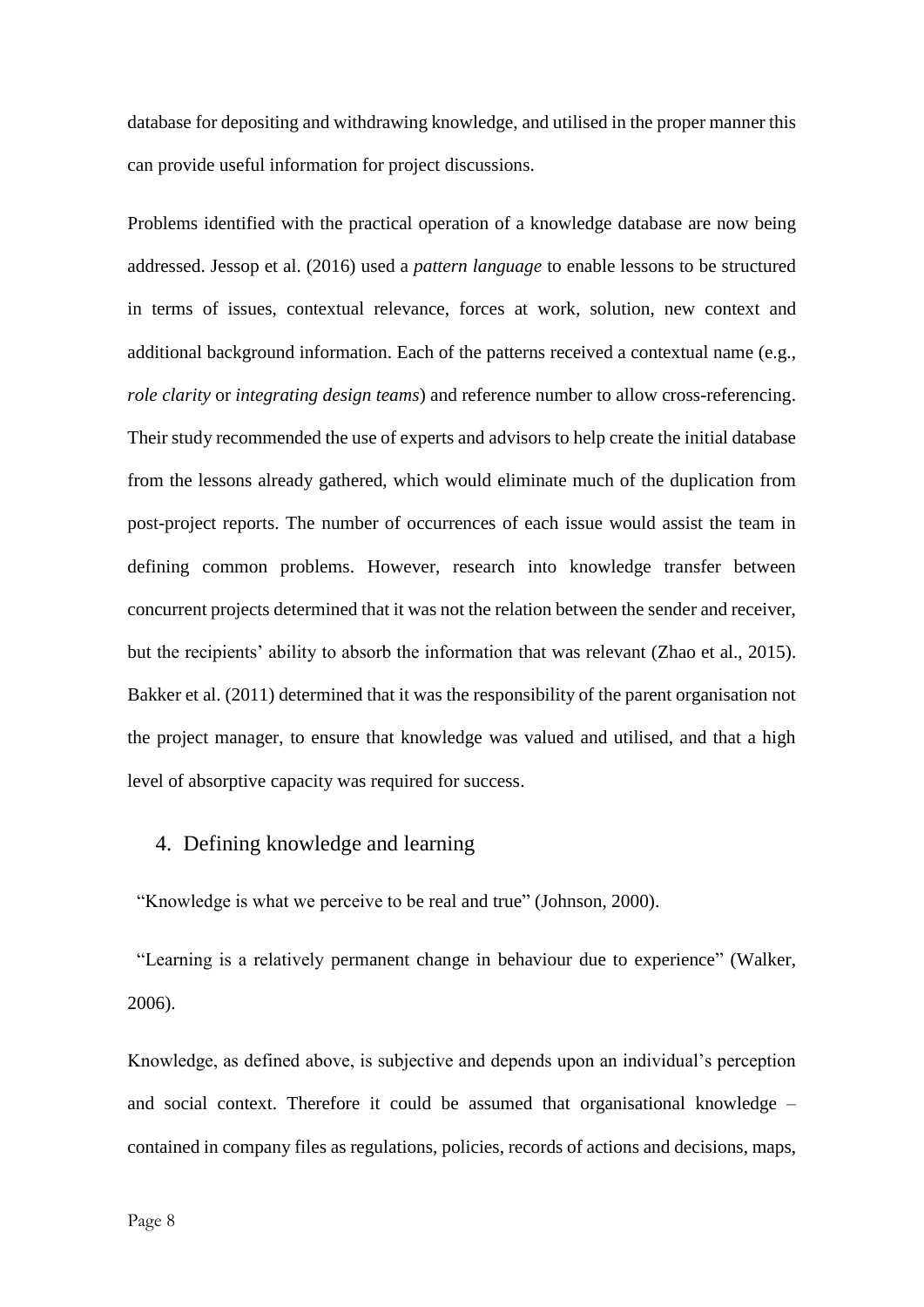or physical objects – is subject to the individual's or team's perception during the formation and update process of those artefacts.

The APM BoK defines knowledge management as the process of converting personal information and experience in to collective knowledge, through the systematic management of information and learning, which enables it to be shared throughout the organisation (Association for Project Management, 2012). It highlights the need to capture knowledge and experience in order to improve decision-making, whilst acknowledging that the format of recording lessons-learned often makes it difficult for others to use. Key steps for successful knowledge management include ownership and responsibility for the operation and structure of the system to be used, in addition to the process of extracting lessons-learned from projects complete with their contextual detail. Its use can reduce risks and increase efficiency, although it is accepted that assembly of knowledge can be difficult, and creating an environment where it is valued and used is frequently problematic. Within the project life-cycle, the documentation of lessons-learned at project closure is viewed as a key indicating factor of organisational maturity. As a professional body, the APM encourages project organisations to develop their maturity and engage in Communities of Practice (CoPs), whether inside their organisation, their industry, or across sectors. The PMI BoK refers to the 'Corporate Knowledge Base' which contains all the files from previous projects, financial databases, configuration management, issues and defect control information, and additionally the lessons-learned knowledge bases and their associated historical information (Project Management Institute, 2013).

The project organisation is considered a holding environment for knowledge (Argyris and Schön, 1996); when this knowledge is held as individual attributes, it may be lost to the organisation when that person leaves. Although, as each individual contributes towards the informal working practices, these can remain embedded within the organisation. Learning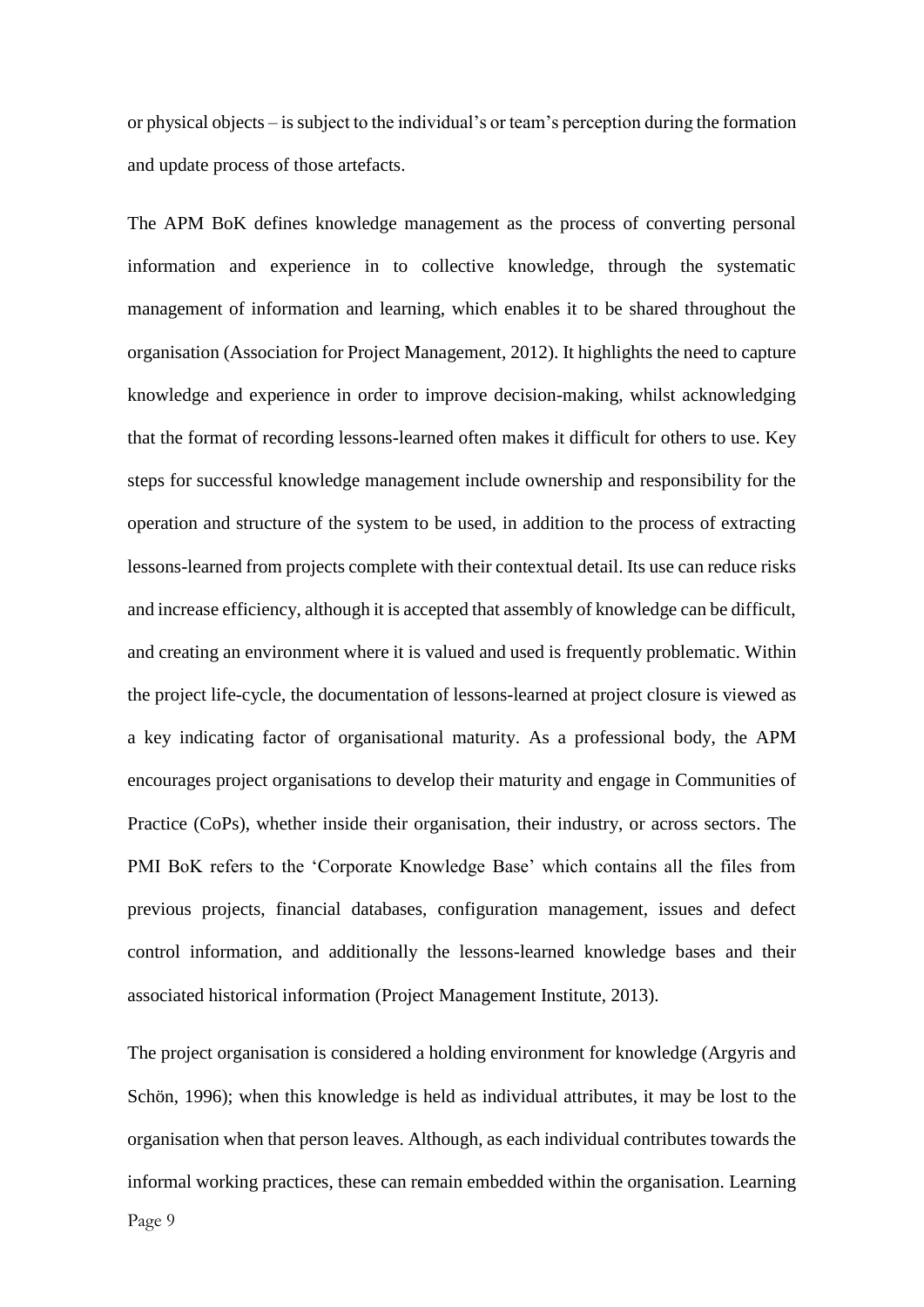systems within the PM environment must identify the individual attributes that enhance working practice to formalise the process of informal learning, if possible. These individual attributes of skill and experience are considered as tacit knowledge – and without this, explicit knowledge loses its meaning (Nonaka et al., 2000). It is deeply rooted within the individual's action and experience, as well as in the ideals, values, or emotions they embrace. Nonaka and Takeuchi (1995) refer to the two dimensions of tacit knowledge – the skills or craft experience, plus the cognitive dimension of schemata, mental models and perceptions. The Japanese refer to new ideas as 'knowledge creation' which converts tacit knowledge to explicit knowledge through:

- Metaphor putting known things together in new ways, and
- Analogy distinguishing two ideas through 'compare and contrast' methods.

Many studies have defined the stages of knowledge management, with several variations and different terms used. The following list includes Ranjbarfard, Aghdasi, López-Sáez, and Emilio Navas López (2014) thorough review of previous work, combined with other studies (Algeo, 2014; Wijnhoven, 2003) to provide a summary of the knowledge process:

- *Generation* also called creation, production and development. New knowledge gained by innovation, experimentation, creative thinking, or acquisition.
- *Storage* the selective retention of existing, acquired and created knowledge consisting of information, documents and experiments, in a properly indexed knowledge repository with search and retrieval functions.
- *Transfer* also called sharing, integration, distribution and dissemination. The spreading of existing knowledge within the organisation, between a source and recipient. Methods include teaching, searching and social activities.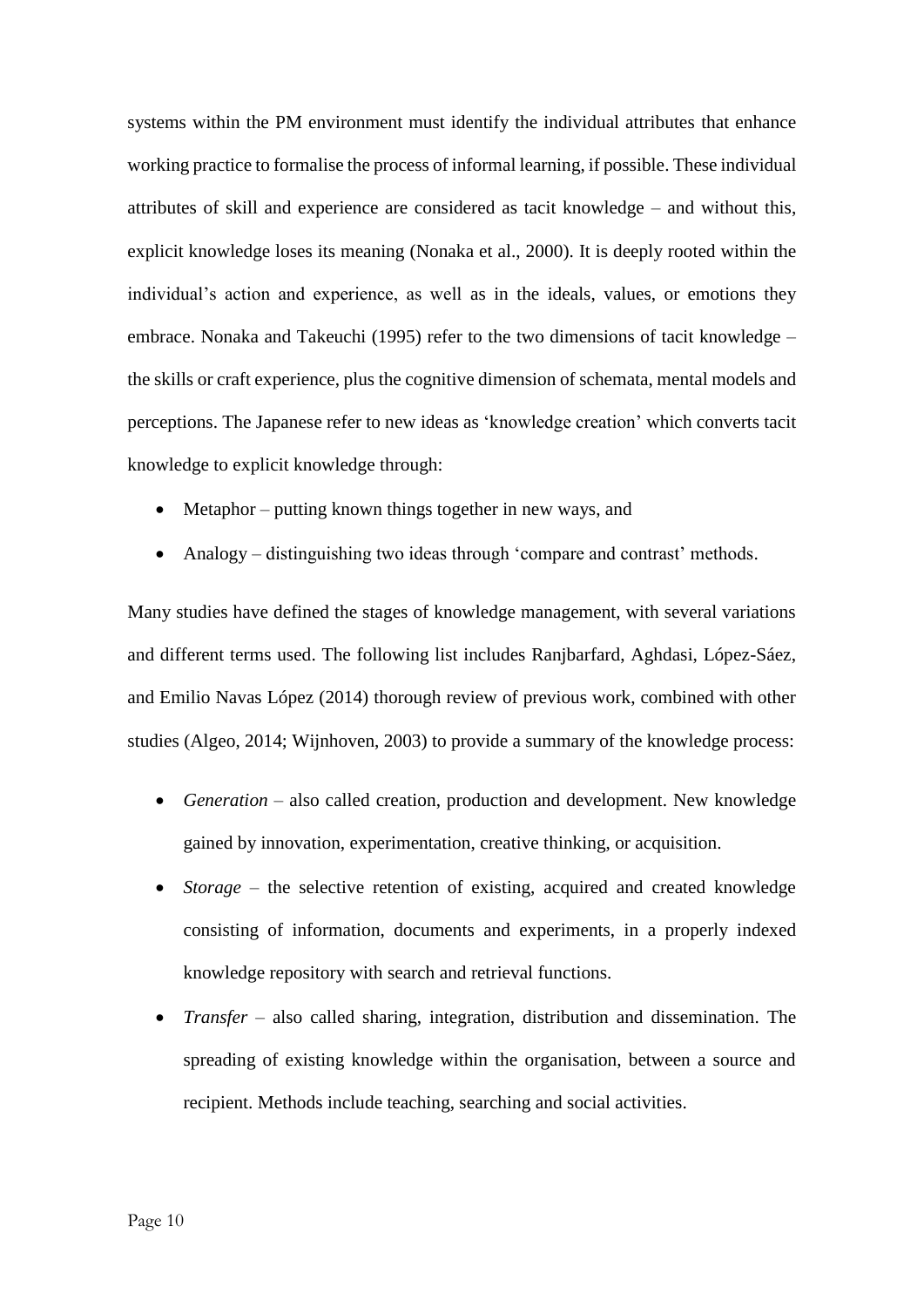*Application* – or utilisation. Retrieving and using knowledge to support decisions, actions, problem-solving and training. Activities to ensure that existing knowledge is productively applied.

The Organisation Knowledge Loop (Figure 1) demonstrates the organisational knowledge retained as artefacts that create formal routines, individual knowledge attributes that provide the informal practices, and how new knowledge is stored. This combines the interrelated factors that previous models show in isolation. The process of knowledge transfer between the individual, the organisation, and the repository is a complex mixture of cultural and organisational processes.



**Figure 1:** The Organisational Knowledge Loop.

Research by Preskill and Torres (1999) determined the situations where individual, team and organisational learning could occur through *evaluative enquiry*. Interestingly, these are not processes, tools or artefacts, but the cultural and social environment established – the values behind the organisation: a focus on current issues, challenging assumptions, reflecting and valuing past experience, information-based enquiry within a climate of trust and honest communication to ensure a valid process for planning and decision-making.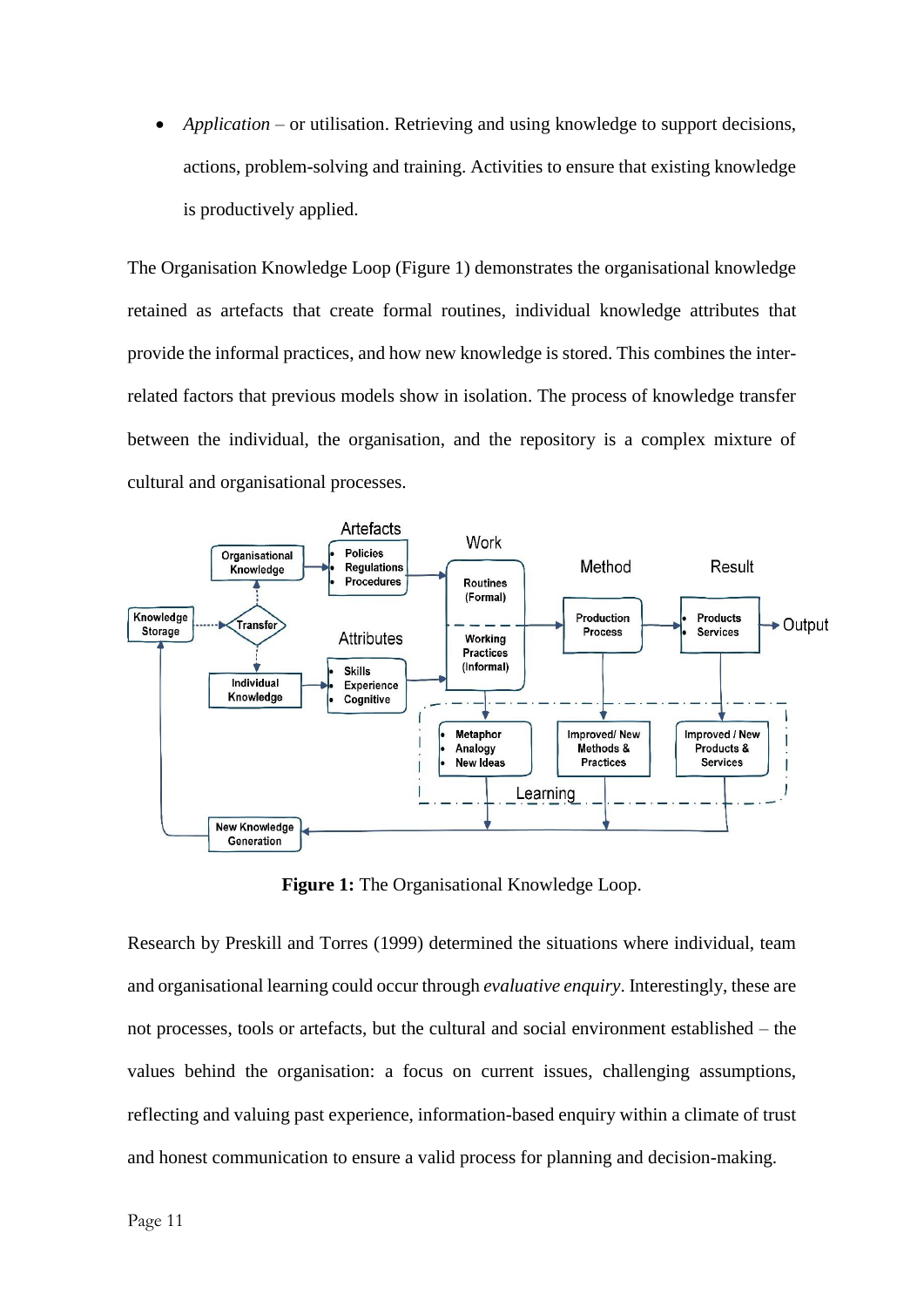Organisational learning is stored within the knowledge bank through its artefacts, but in order to be realised, it must be accompanied by individual learning which is only evident through a change of behaviour. Learning can be demonstrated when formal work routines are updated from the testing and development of knowledge, and these are followed by changes in work practices (i.e. behaviour). Learning can occur under two conditions (Argyris, 1999, p. 67):

- "When an organisation achieves what is intended; that is, there is a match between the design for action and the actuality or outcome.
- When there is a mismatch between the intention and the outcome, which is identified and corrected; that is, a mismatch is turned into a match."

We must consider how organisations and individuals respond to these two conditions, what preparations they have made for each, and how they value the resulting data. When a mismatch occurs for an individual, this can create cognitive dissonance unless the situation is carefully handled. Support for a required behaviour change is vital to maintain staff morale. Dewey (2005) defined learning as a continuous reorganisation and reconstruction of experience. He advocated learning through experimentation and practice, not through memorisation and recitation of information. We determine that a learning organisation, undertakes risk analysis to determine its vulnerability and prepare for unplanned events; it also develops action plans for future learning based on its experiences. We now analyse organisational and individual learning in more detail.

## 5. Organisational and individual learning

An organisation is a group of individuals working together for a common purpose through a structured system. It could be deduced that when an individual learns something, the organisation has also, by association, learnt; that the collective learning resides within the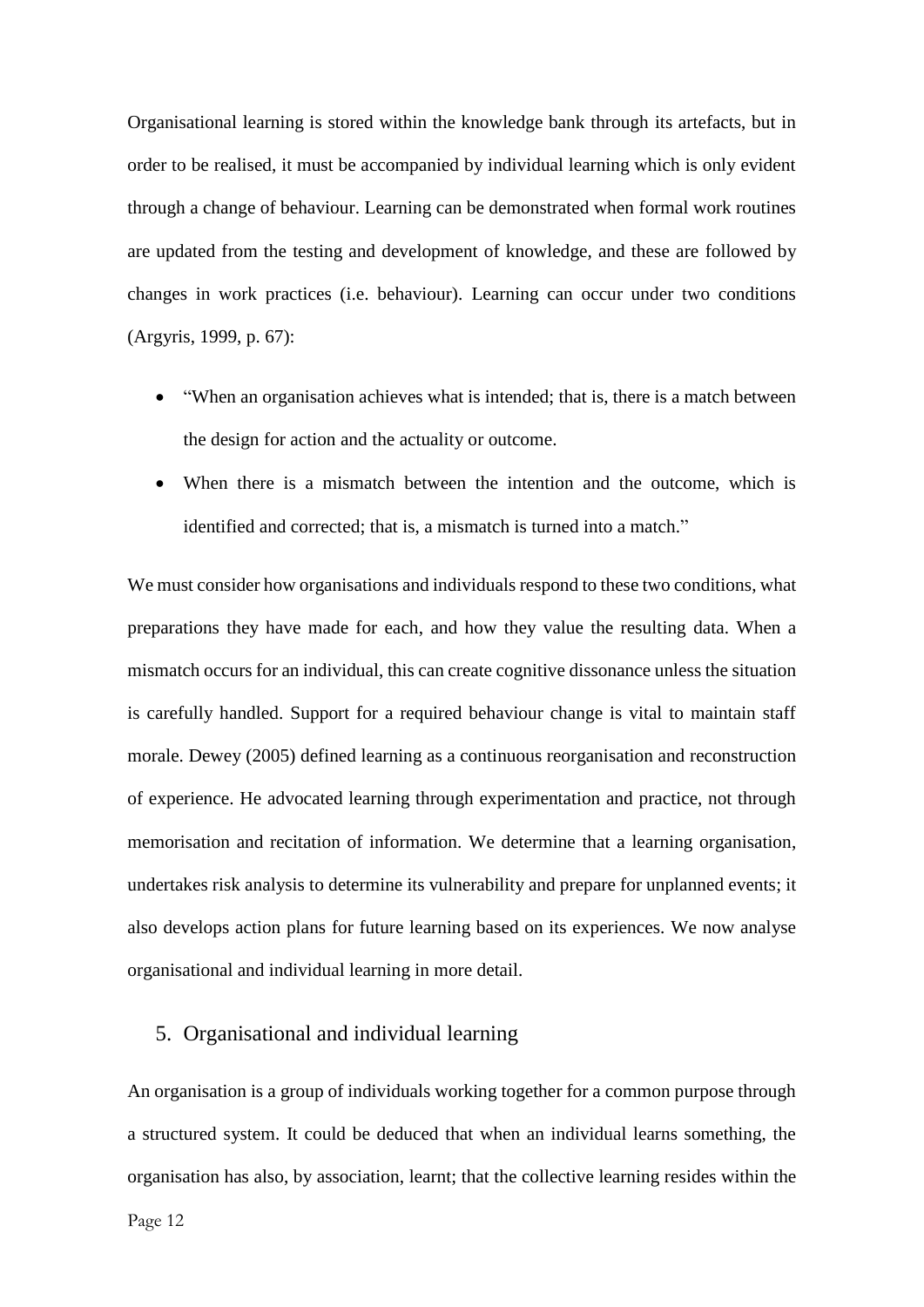body of the organisation. Conversely it could be argued that individual knowledge does not enter distinctive organisational thought and action, therefore the organisation knows less than its members (Argyris and Schön, 1996). Organisations do not perform the actions that produce the learning – it is the individuals who produce the behaviour that leads to learning (Argyris, 1999). However, it is the organisation that creates the conditions that influence how the individual perceives the problem, designs the solution, and produces the action to solve the problem (Argyris, 1999). These conditions are controlled to a greater or lesser extent by the organisation through processes and procedures, the cultural and political environment, recent experiences, and the value placed on learning by management.

An individual brings biases and constraints to the learning situation which are relatively independent from the organisation's requirements (Argyris, 1999). Each individual has a limited capability for processing information, and a learning capacity; they also bring their personal methods and standards to a team which can influence the learning approach. These elements of human nature and organisational politics often inhibit the learning process when we look for scapegoats, use control games, systemic patterns of deception, hide true intentions, or maintain taboos (Argyris and Schön, 1996).

A repeated exposure to stressors generates a toughening process to provide endurance (Lepore and Revenson, 2006), and a learning organisation will remain vigilant for EWS and include the process for change within its operational procedures. Organisations that do not react early enough, or ignore smaller failures, are not in a position to cope with larger problems when they occur because they do not have the systems in place to implement changes to procedures or behaviour – they are not learning organisations. We shall now examine the requirements for successful organisational learning.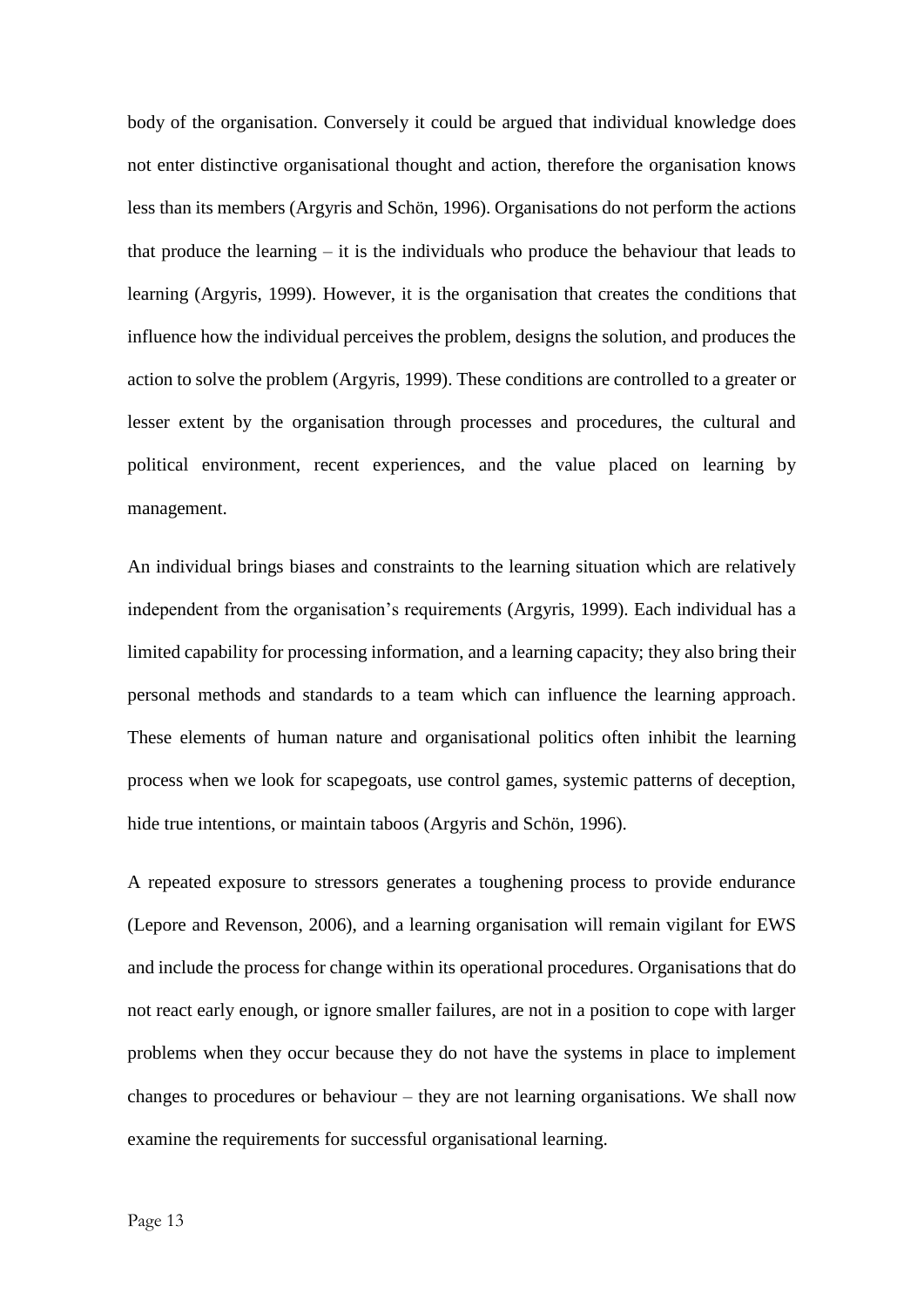The five standardised levels of maturity models, adopted by both academics and institutes, is fully aligned with the Capability Maturity Model Integration of 1993 (Langston & Ghanbaripour, 2016, p. 70):

- "Initial: processes are unpredictable, poorly controlled and reactive
- Repeatable: processes are characterised for projects and are often reactive
- Defined: processes are characterised for the organisation and are proactive
- Managed: processes are measured and controlled
- Optimising: there is a focus on process improvement"

The maturity level of learning within an organisation depends upon the readiness and willingness of both the individual and the organisation to question expectations, values, experiences and actions (Probst and Buchel, 1997). The additional tools of the Probst and Buchel model provide useful maturity factors that are measured across three dimensions:

- Knowledge the level of learning instruments (formal and informal)
- Ability level of ability to learn (questioning, analysis of action, communication)
- Intention level of willingness to learn (led by the organisation, but an understanding of why learning is important by individuals and groups)

The term *learning organisation* demonstrates that the goal of learning covers every aspect of the company; from governance and ethics of the management, and the cooperative culture of employees, through to the storage and access of knowledge and support for learning throughout the organisation. Senge (2006) proposed five interrelated personal disciplines required to become a learning organisation (the term *discipline* meaning a path of development for acquiring particular skills or competencies, to be studied, mastered, and put into practice):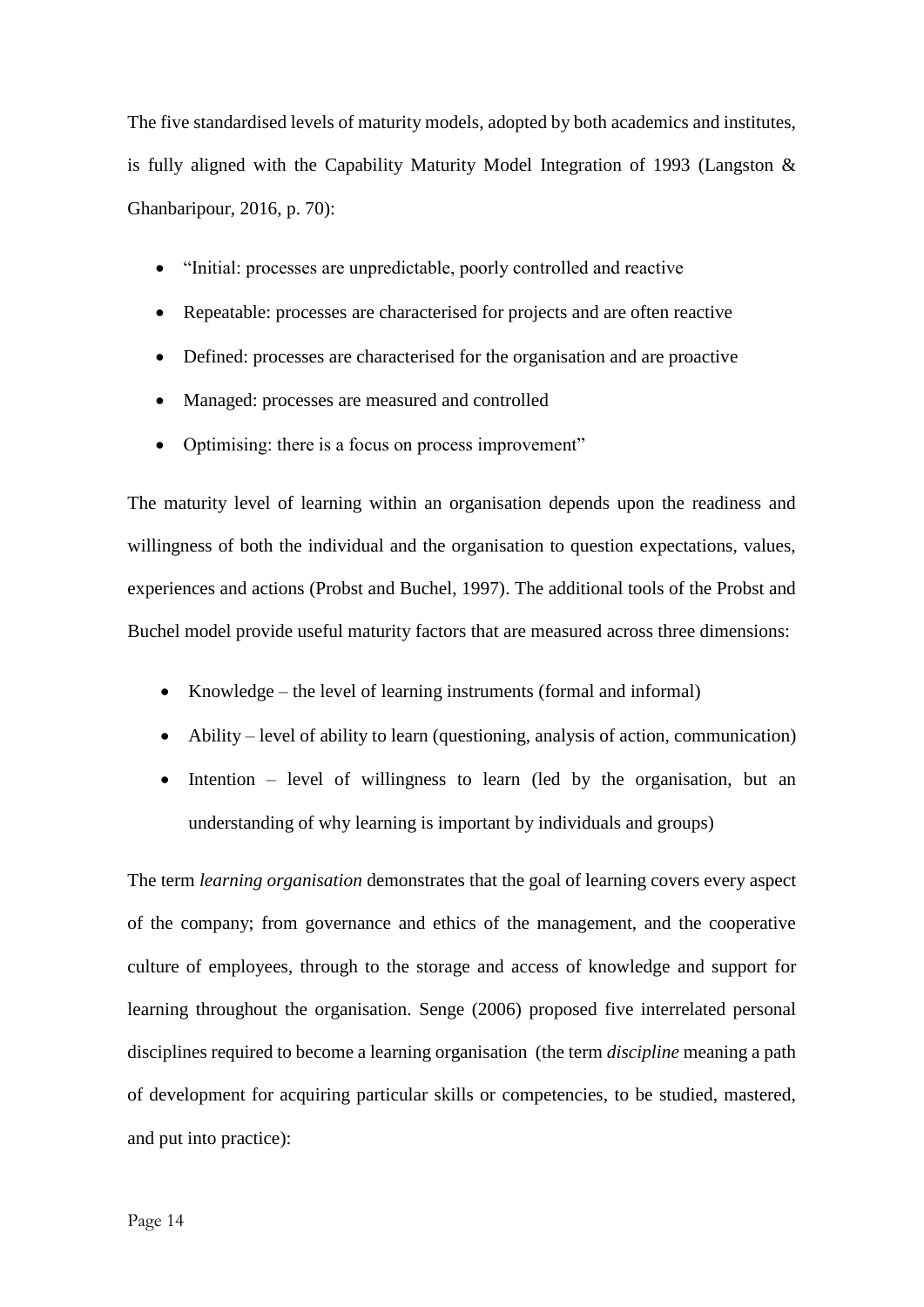- Personal mastery the discipline of continually clarifying and deepening our personal vision, focusing energy, developing patience and seeing reality objectively.
- Mental models an ability to describe and discuss our internal pictures of the organisation, to enable open thinking and influence with others.
- Building shared vision gaining a commitment to work towards the organisational  $goal(s)$ .
- Team learning where the combined output of the team exceeds that of the individuals. This produces extraordinary results, and rapid growth of individuals.
- Systems thinking the four previous disciplines work together to create the necessary mind shift to become a learning organisation. To discover how people create their reality, and how they can change it.

"These five disciplines might as well be called leadership disciplines" – (Caldwell, 2012, p. 41). Caldwell's (2012) critical examination of Senge's principles suggests the work is flawed due to a lack of theories for organisational practices by which leading-learning concepts are shared or distributed within the organisation. He concludes that the work neglects issues of practice and issues of power, in that leaders would require the power and knowledge to define the learning and control the storage and transfer of knowledge, setting or steering the direction of learning for the organisation. "Senge's learning organisation is primarily a reconfigured top-down leadership theory of systemic organisational change, rather than a theory of agency, change and learning in organisations" (Caldwell, 2012, p. 42). Fillion et al. (2015) note that most organisations following Senge's five disciplines apply the practice rules, principles and values in only one or two of the disciplines. To become a learning organisation, they determine, it is necessary to implement all five Senge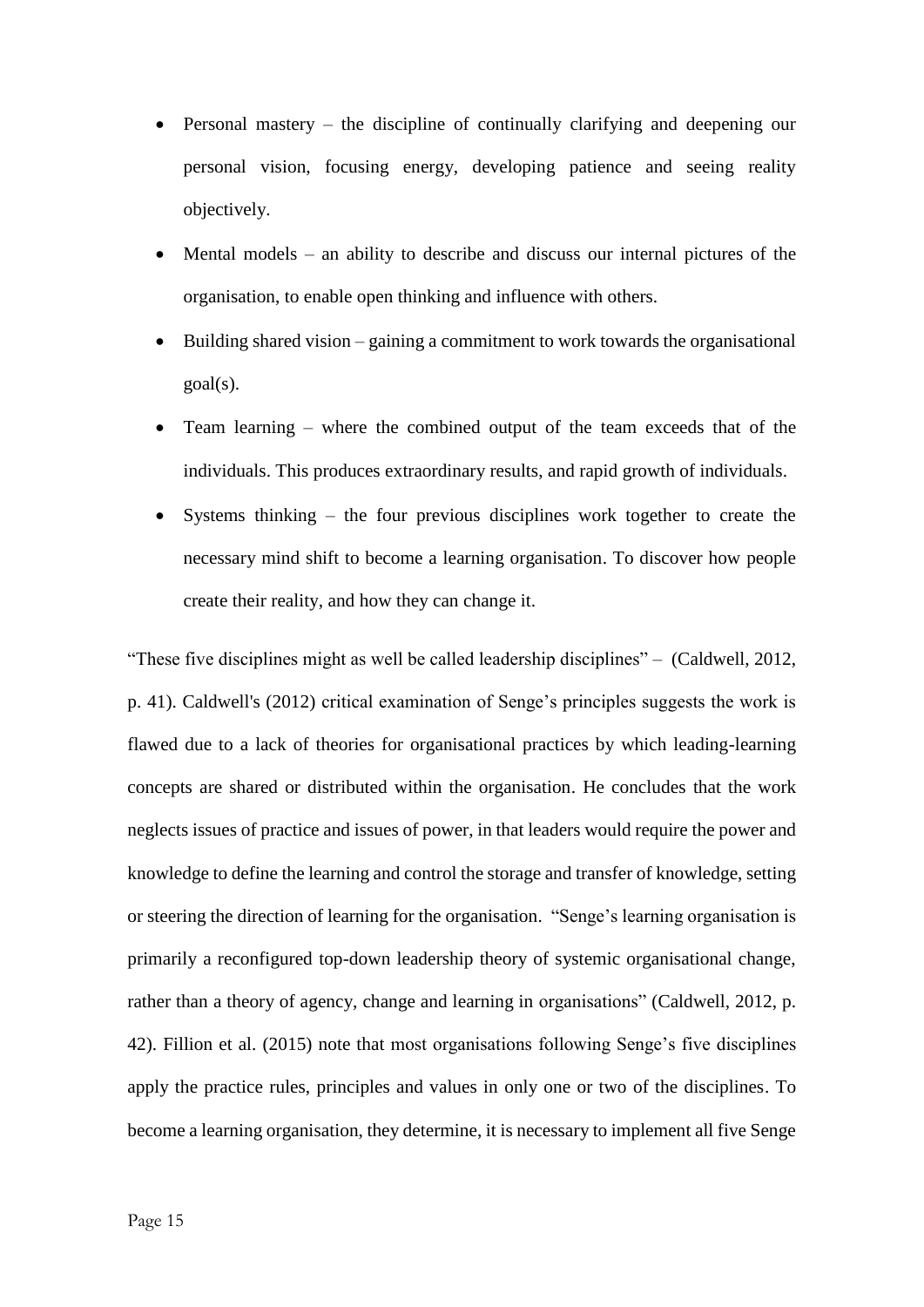disciplines and recommend two additional concepts – knowledge generation and sharing, and organisational behaviour (Fillion et al., 2015).

Huber's (1991) framework proposes that organisational learning contains four processes:

- Knowledge acquisition congenital, experiential, vicarious, grafting-on, searching and noticing
- Information distribution sharing of information from a wide range of sources to enable creation of new information or understanding
- $\bullet$  Information interpretation through cognitive maps and framing, but also considering conditions of overload, and unlearning
- Organisational memory storage and retrieval system supported by technology processes

Crossan, Lane and White (1999) undertook a review of Senge, Huber, and Nonaka and Takeuchi models among others, concluding that despite some developing multi-level frameworks none address how one level affected another. They note the following shortcomings:

- Senge processes focus on the individual and the group, and is not a levels-related model.
- Huber takes an information processing perspective. Processes are within levels, but no model or process linking those levels.
- Nonaka and Takeuchi concentration on product innovation. Focusses on processes that link the individual and group, but weak on links between the group and organisation levels.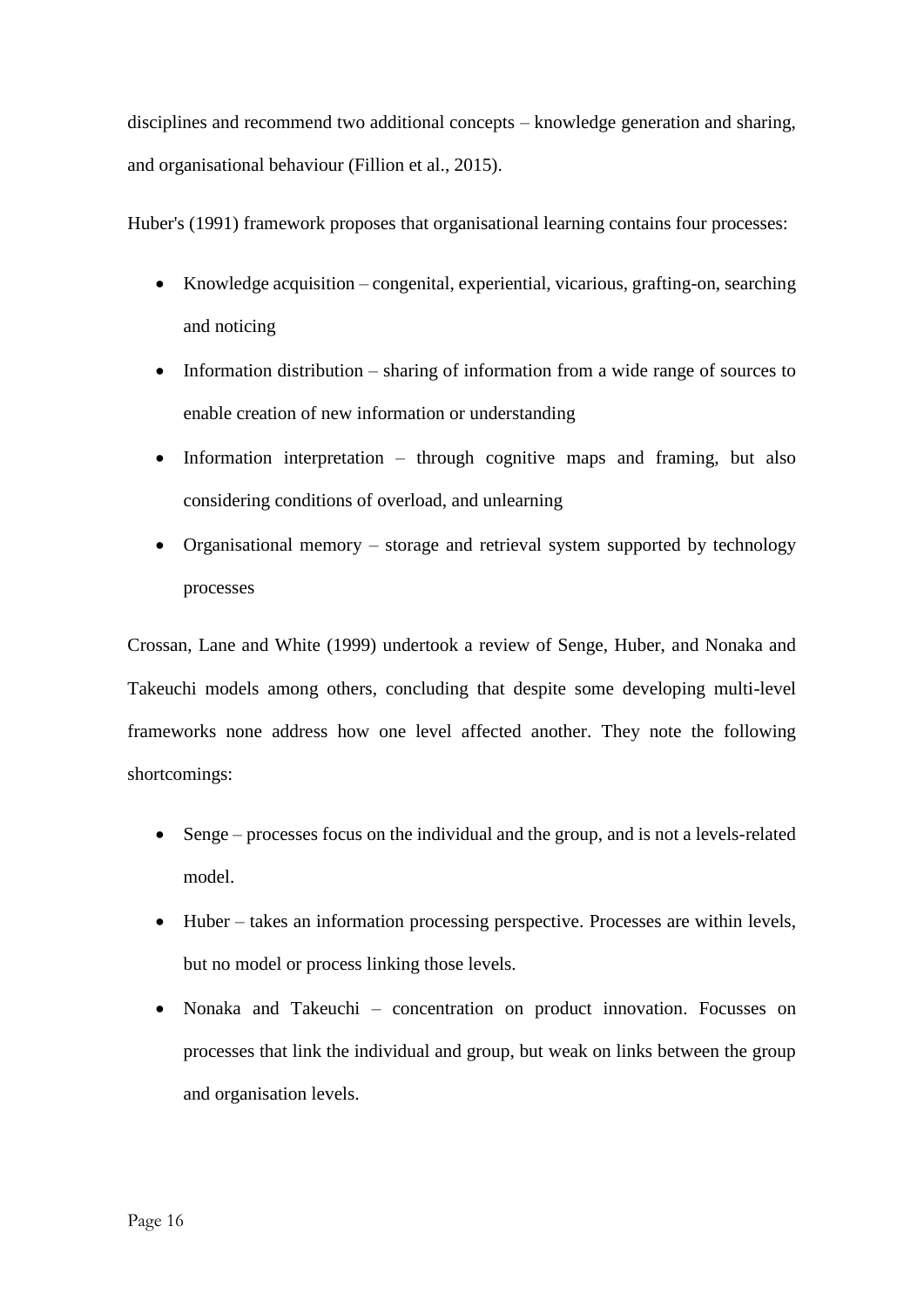Crossan et al. (1999) propose their own model 'The 4I' to overcome the shortcomings of other models resulting in a multi-level framework across individual, group and organisation. Feed-forward and feedback processes work across the levels, with 'interpreting' and 'integrating' becoming the bridges. The 4Is consist of:

- Intuiting perceiving patterns and possibilities at the individual level
- Interpreting explaining one's insight to others through a variety of methods (bridging individual and group levels)
- Integrating developing a shared understanding and taking coordinated action through mutual adjustment (bridging group and organisation level)
- Institutionalising embedding the learning of individuals and groups into the organisation through its systems, structures, procedures and strategy.

The feed-forward aspect assimilates new learning, helping new ideas and actions to flow from the individual to the group, while the feedback aspect exploits or uses what has already been learned from the organisation to the group and individual levels (Crossan et al., 1999). This model relies on good communication at the individual and group level to enable articulation of tacit knowledge, but the main tension exists between the feedback mechanism possibly destroying new ideas and insight travelling in the forward direction (Crossan et al., 1999). Recent studies (Williams, 2016) on project success factors indicate that company culture is key, led by the senior management team, operating in a climate of 'no blame' with personal improvement plans for employees and the formation of 'learning teams'; Ika and Donnelly (2017, p. 59) determine that "high levels of multi-stakeholder commitment, collaboration, alignment and adaptation were not only likely to be present, but are in fact necessary for a project to be considered a success".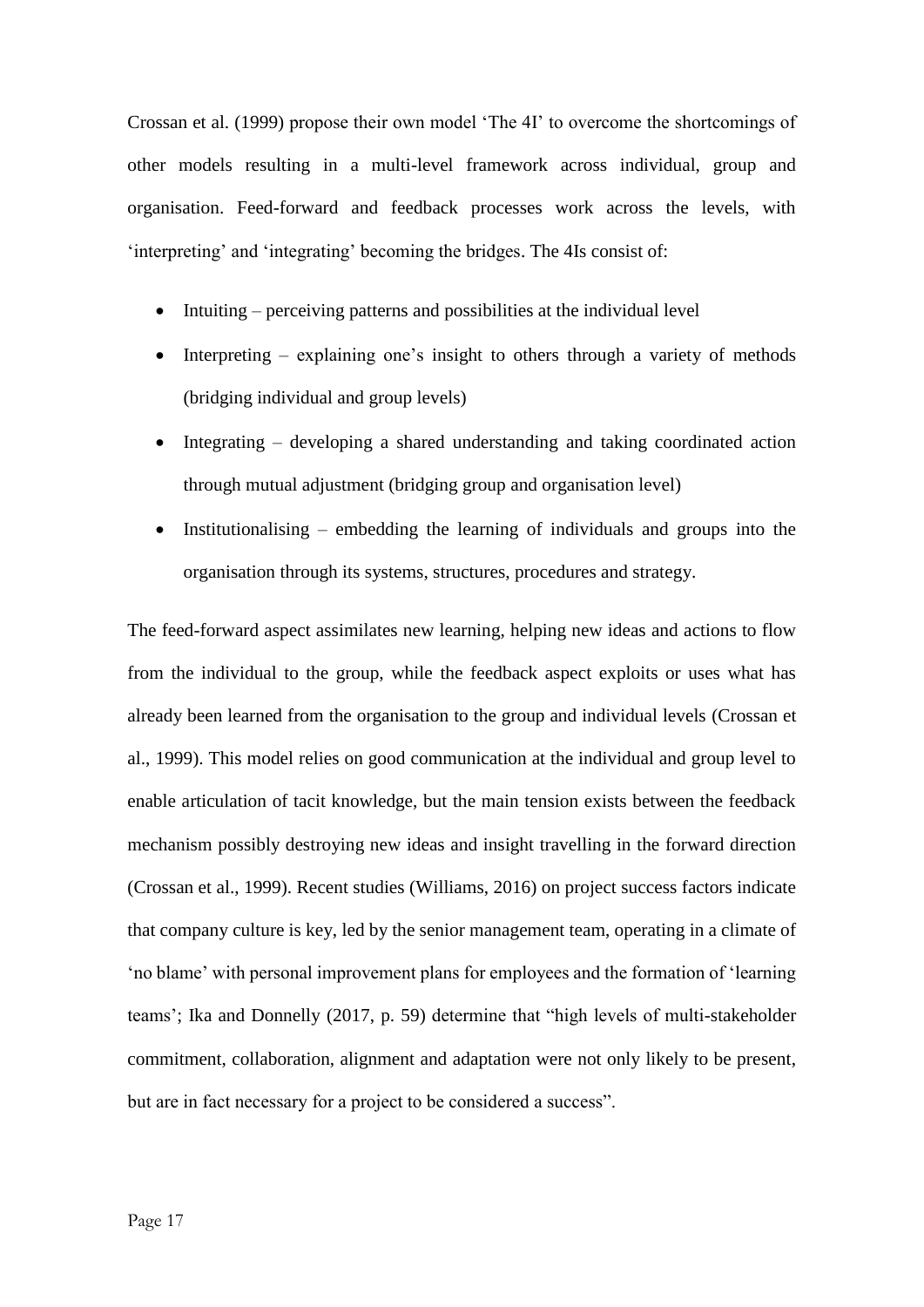The literature review has identified learning issues for both the individual and organisation, and reviewed the relationship of knowledge management to learning in context of outcome analysis and decision making based on results. These must now be tested against the practice within the current PM industry, to identify where the barriers are within the lessons-learned process.

## 6. Project learning requirements

The authors developed the Organisational Knowledge Loop (Figure 1) to demonstrate relations between the knowledge management process, individual and organisation from perspectives of culture and organisational process. In section 5 Argyris (1999) determined the issues of the individual and the organisation, while Crossan et al. (1999) discussed the multi-level issues of the individual, group and organisation, and how links are required between each of these. Of particular interest is the Probst and Buchel (1997) model that includes the formal and informal learning, requirements for communication and a learning culture, and the necessity for the organisation to lead learning while supporting group and individual levels. Huber's (1991) framework highlights knowledge acquisition, information distribution, interpretation, and organisational memory requirements. Bringing these aspects together, the knowledge loop and measures of organisational maturity (Probst and Buchel, 1997) are set against the Duffield and Whitty (2015) six categories of organisational requirements for lessons-learned (Table 1).

|  |  | Table 1: Summary of Project Learning, Organisational Knowledge and Learning Maturity. |
|--|--|---------------------------------------------------------------------------------------|
|  |  |                                                                                       |

| Duffield and Whitty, 2015<br>Requirements for project<br>learning | Organisational Knowledge<br>Loops | <b>Probst and Buchel, 1997</b><br>Maturity of a Learning<br>Organisation |
|-------------------------------------------------------------------|-----------------------------------|--------------------------------------------------------------------------|
| Learning                                                          | Individual attributes,            | <b>Knowledge Measures</b>                                                |
| Qualifications, experience,                                       | organisational & individual       | Formal and informal learning                                             |
| skills                                                            | knowledge                         | instruments                                                              |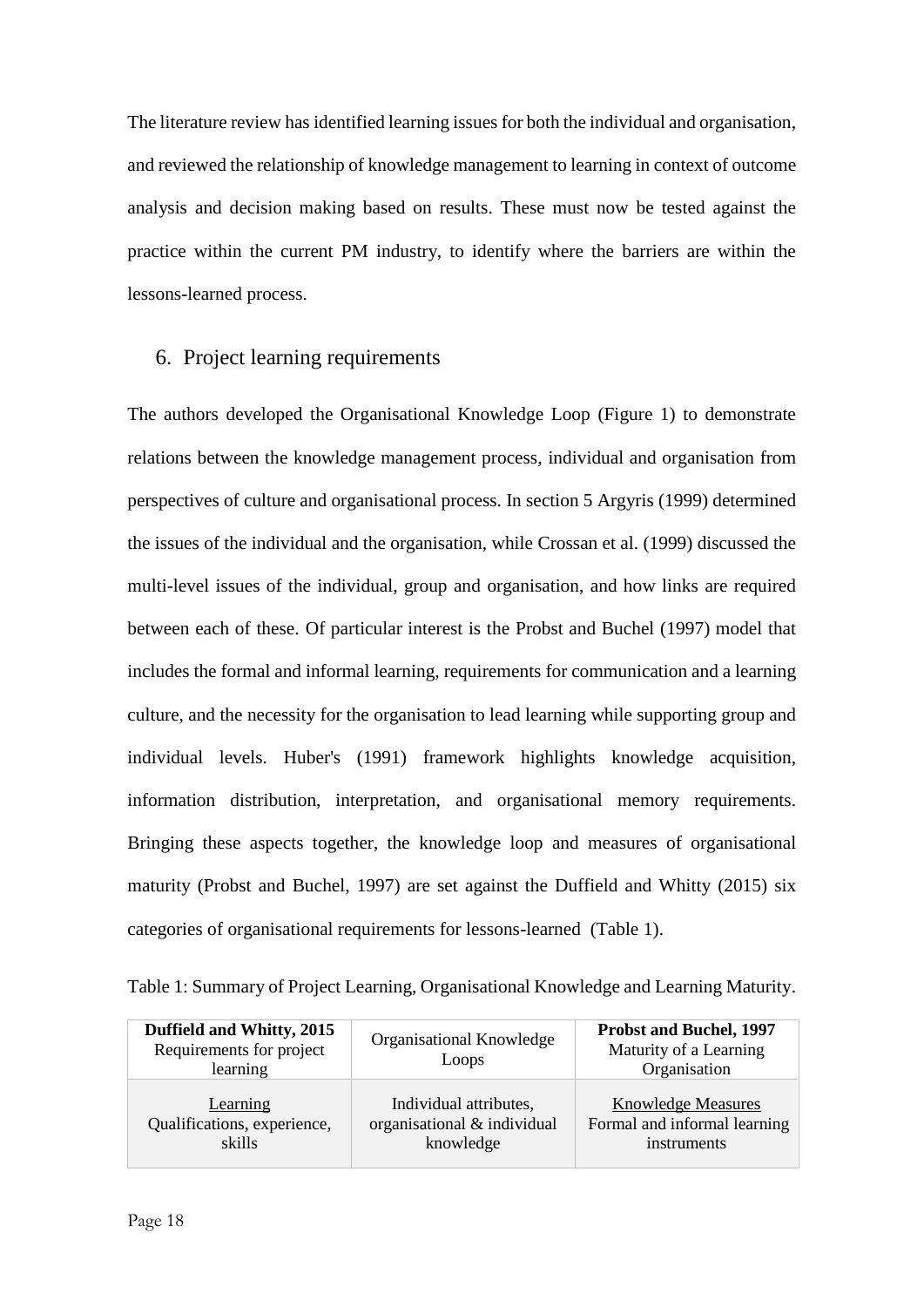| Culture<br>Values, belief, passion                                    | Examination of routines,<br>work practices, production<br>processes and outputs | <b>Ability Measures</b><br>Culture of questioning and<br>analysis                                                          |
|-----------------------------------------------------------------------|---------------------------------------------------------------------------------|----------------------------------------------------------------------------------------------------------------------------|
| Social activities<br>Communication, teamwork,<br>behaviour            | Exploration of new ideas<br>through metaphor, analogy<br>and problem solving    | <b>Ability Measures</b><br>Communication                                                                                   |
| <b>Technology</b><br>Equipment and software                           | Knowledge storage and<br>transfer system                                        | <b>Intention Measures</b><br>Does the organisation have<br>the willingness to learn                                        |
| Process<br>Planning, running and closing<br>stages of a project       | Examination of practices,<br>processes and outputs,<br>blended with new ideas   | <b>Knowledge Measures</b><br>Formal learning instruments                                                                   |
| Infrastructure<br>Support from PMO,<br><b>Communities of Practice</b> | Knowledge generation,<br>development, storage and<br>transfer                   | <b>Intention Measures</b><br>Organisational will to learn<br><b>Knowledge Measures</b><br>Informal learning<br>instruments |

To create links between organisational levels, the single- and double-loop learning is reviewed and developed. Hall (1993, p. 278) disaggregated the concept of social learning, and determined that policymaking involved three central variables, which he referred to as 'orders' of learning:

- "Third order the overarching goals that guide the policy in a particular theme
- Second order the techniques or policy instruments used to attain those goals
- First order the precise settings of those instruments"

Argyris (1999, p. 68) defines single-loop learning as: "an error is detected and corrected without questioning or altering the underlying values of the system". Fillion et al. (2015) refer to this as *adaptive* learning where, observing from a single perspective, individuals adapt to the work to be performed.

Argyris (1999, p. 68) defines double-loop learning as: "mismatches are corrected by first examining and altering the governing variables, and then reviewing the actions". Fillion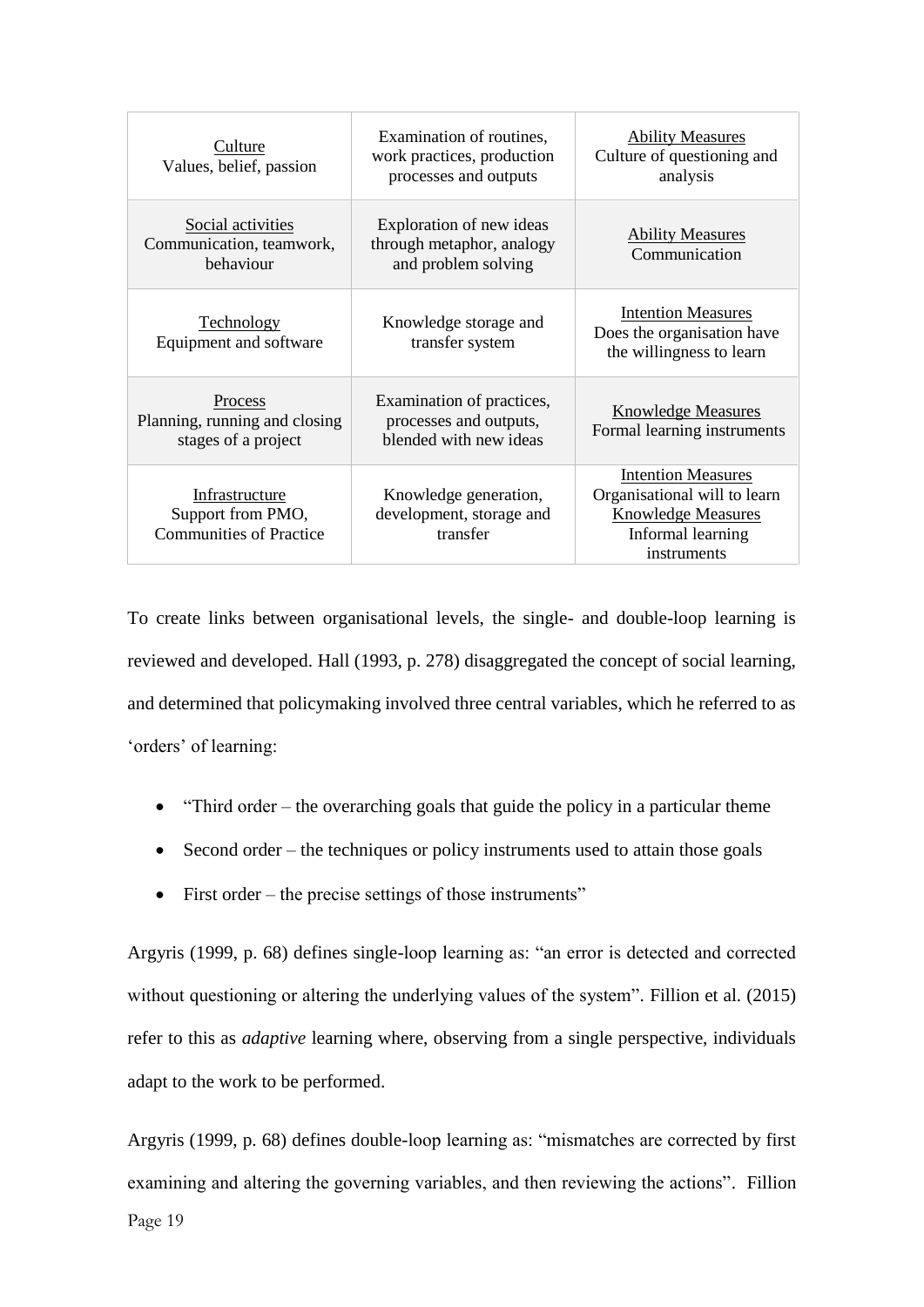et al. (2015) refer to this as *generative* learning where, observing from multiple perspectives, continuous learning and improvement of creative potential, develops the ability to reach the objectives. Fillion et al. (2015) add that sometimes both *adaptive* and *generative* learning are assimilated into single-loop learning. No clear definition is agreed for single- and double-loop learning, whether the move from individual to collective learning makes an additional loop, or whether it results from moving from behaviour adjustment to a changing of rules, is unclear. Moving from a change of rules to a change of hypothesis results in a higher order of learning, either single- to double-loop, or doubleto triple-loop, also called deutero learning. Indeed, it is noted that literature on the learning organisation is limited to a small number of researchers (Fillion et al., 2015).

There are several conceptualisations of triple-loop learning developed from Argyris and Schön's work on double-loop learning (Tosey et al., 2012), the most significant being Bateson. His levels of learning operate concentrically to indicate a widening scope that incorporates previous levels (Bateson, 2000), and function through a multi-level process of interdependent factors and feedback loops (Bredo, 1989). Fillion et al. (2015) refer to triple-loop learning as *transforming* and *creative* learning where the following questions from the work of Isaacs (1993, p. 30) require an answer:

- "What is driving me and others to be predisposed to learn in this way?
- Why these objectives?"

Developing the triple-loop learning concept, with the items from Table 1, a framework is created for the lessons-learned process within the organisational setting (Figure 2). This research aims to determine the barriers and enablers for the lessons-learned process and develop the organisational knowledge loop to incorporate practices and processes, the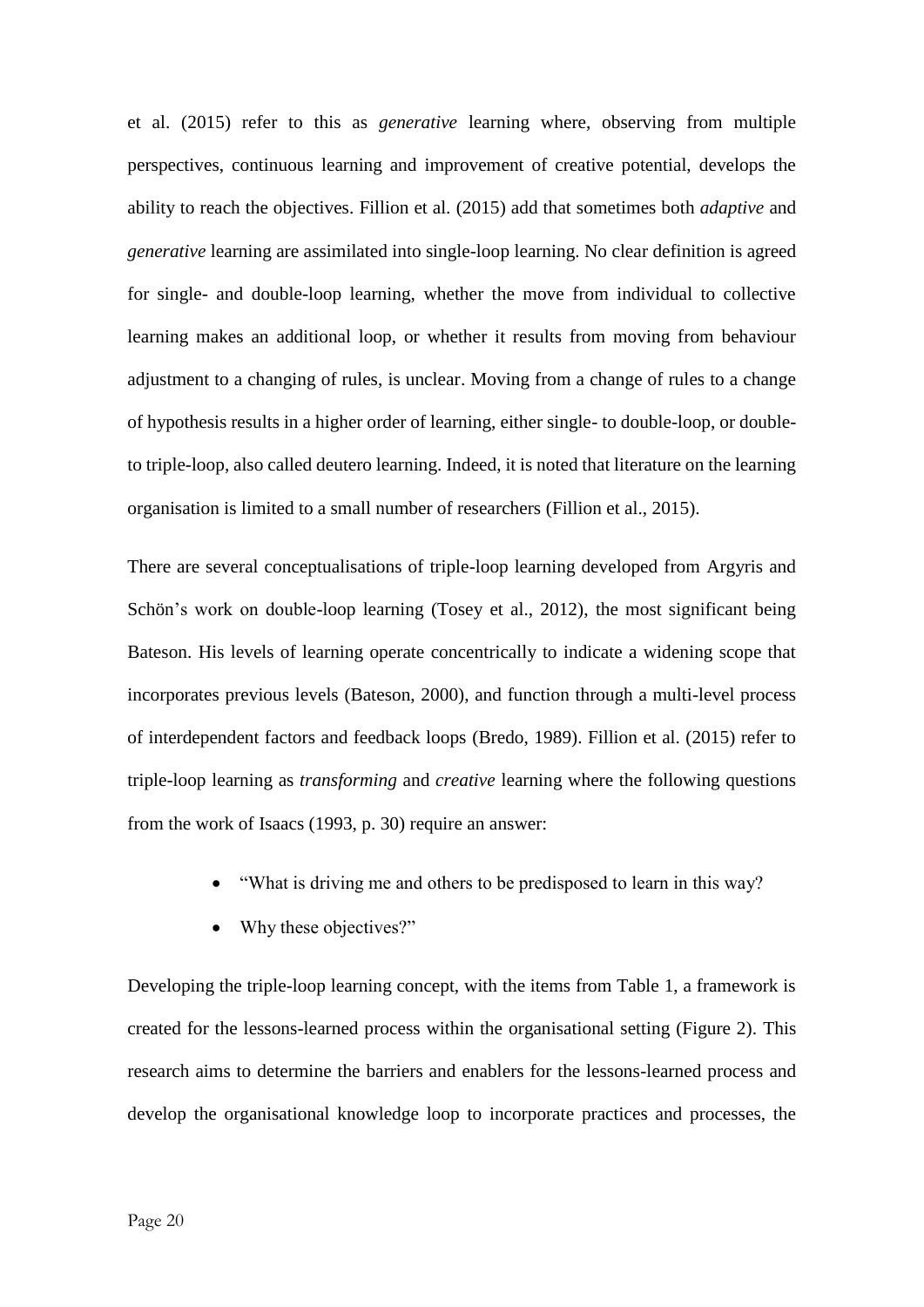technical and social aspects of the knowledge storage and transfer system, and the cultural issues of communication, questioning, and willingness to learn.

# 7. Data collection and analysis

Interview data with project professionals and trainers, generated by a closely related research project, enabled the outline work for constructing the survey instrument. Questions are mapped to the lessons-learned process (Figure 2) to finalise the survey design. Primary data collected anonymously from practicing project managers, mostly working in the UK, were obtained through professional project groups on LinkedIn. Official groups for APM and PMI have more than 240,000 members between them, but we also included another 10 PM groups (e.g. The Project Manager Network, Project Manager Community and PMO). We invited 350 group members to participate in a 30 min qualitative on-line survey, 66 of whom fully completed the questions which form the dataset for this phase of research.

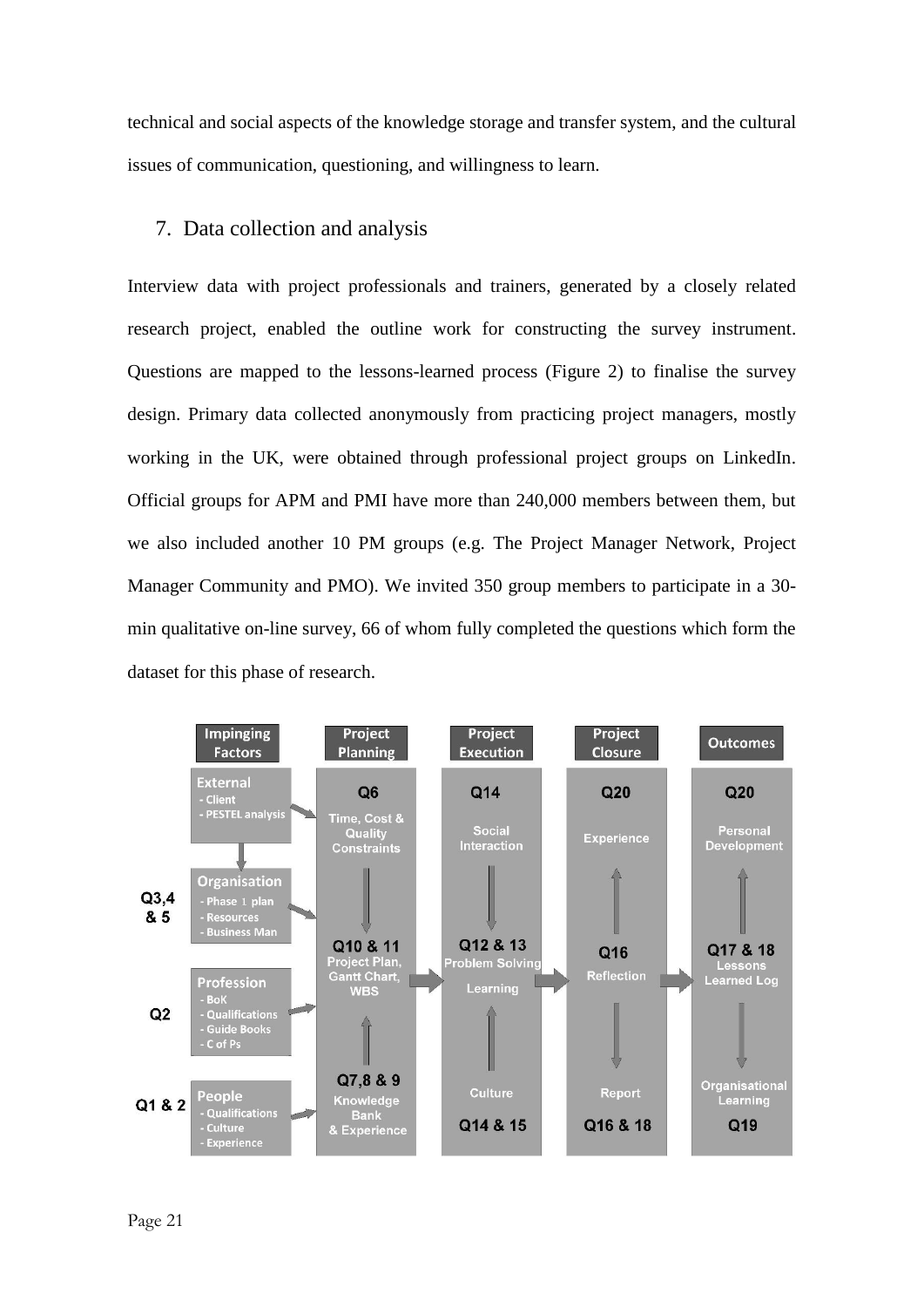#### **Figure 2:** The Survey Design.

Questions 1 and 2 determine respondents' qualifications and years of experience, while questions 3 to 5 identify the organisational structure, PMO functions and the PM methodology in use. The respondents consist mainly of experienced project managers – 9% with five years or less experience, 26% between six and fifteen years, 30% between sixteen and twenty-five years, and 26% with more than twenty-five years' experience. Almost all participants possess PM qualifications (APM, PMI, IPMA, PRINCE2, MBA or MSc), some with more than one professional body; three engineers have recently taken a PM qualification, while only three respondents hold no formal PM qualification. Types of organisation the respondents work for reveal 44% operating within a matrix structure, 26% each for functional and PBOs, with 4% as contractors who have covered a variety of organisation types.

Question 6 provides opportunity for project managers to identify typical project problems encountered. Questions 7 to 20 cover the planning, delivery and closure phases of project learning; respondents are asked about accessing previous lessons-learned (LL), recording lessons and writing closure reports, at the personal, project and organisational levels. A brief summary is shown in Table 2. The survey requests description and explanation of processes in use, providing large comment boxes for replies. Question 21 allows additional comments on the LL process to ensure all relevant data are captured.

| Table 2: Summary of on-line survey questions. |  |  |
|-----------------------------------------------|--|--|
|-----------------------------------------------|--|--|

| <b>Planning</b>           | <b>Delivery</b>                   | <b>Closure</b>                    |
|---------------------------|-----------------------------------|-----------------------------------|
| Q7. What is the process   | Q12. How are lessons<br>accessed  | Q16. How do you conduct<br>review |
| Q8. Type of lesson gained | Q13. How do you record<br>lessons | Q17. Categorisation of<br>lessons |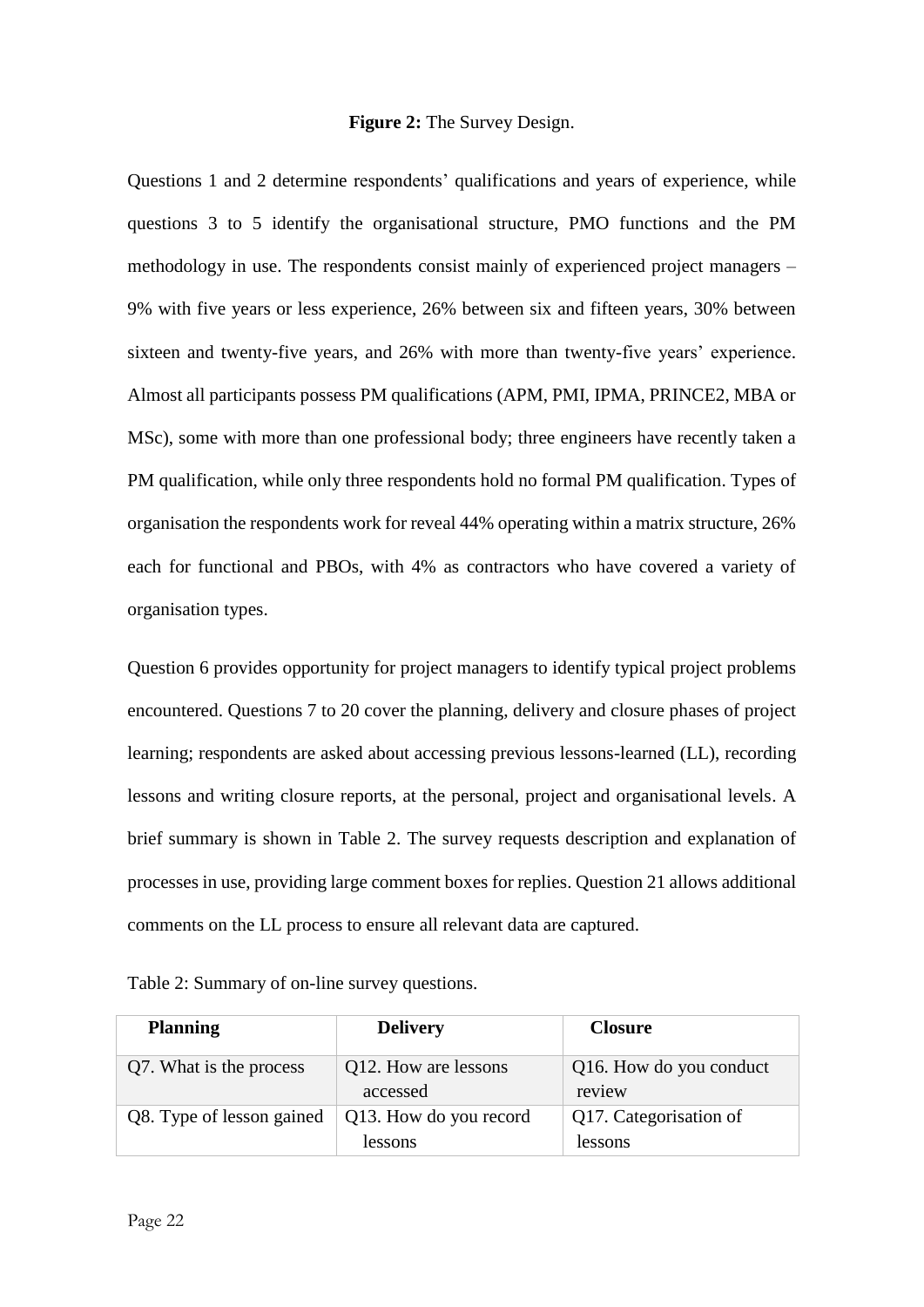| Q9. Your experience or   | Q14. How often                          | Q18. What happens to the    |
|--------------------------|-----------------------------------------|-----------------------------|
| others                   |                                         | report                      |
| Q10. Sufficient context  | Q15. What barriers or<br>enablers exist | Q19. Organisational benefit |
| Q11. Discussed with team |                                         | Q20. Individual & team      |
|                          |                                         | learning                    |

Responses downloaded from the on-line provider in Excel spreadsheet format, enabled statistical analysis of the personal data from questions 1 to 5. All data responses were uploaded to NVivo11 qualitative analysis software and coded to 30 open codes. Selective coding aligned categories with those of the Duffield and Whitty (2015) Syllk Model, while an 'external' category covered items outside the organisation, and data were also coded to 'success' or 'failure' attributes.

When asked about accessing lessons from previous projects during the planning stage, 42% of respondents stated there is either no system in place or the system is not used. However, some retained personal registers – for example, one respondent said *"We don't have access to this as an organisation, only what our own team records and that isn't done properly. (i.e., people just make their own lists and save them)"*. Many rely on their own previous experience, or that of their project team for drawing on previous lessons – for example *"Previous Project Experience 9 times out of 10 because I suspect I won't gain much at all from the Organisational database. I will always seek out a discussion with project managers in an organisation for their personal tips - it is a worry that this can be useful where the Lessons KM system usually isn't!!"*

Those companies that operate a LL knowledge bank have varying degrees of success – for example *"It could be improved by using a set format, one used across the organisation rather than individual departments and teams 'doing their own thing'", "It was process to hold LL reviews throughout the project, but when it came to the end of the project the*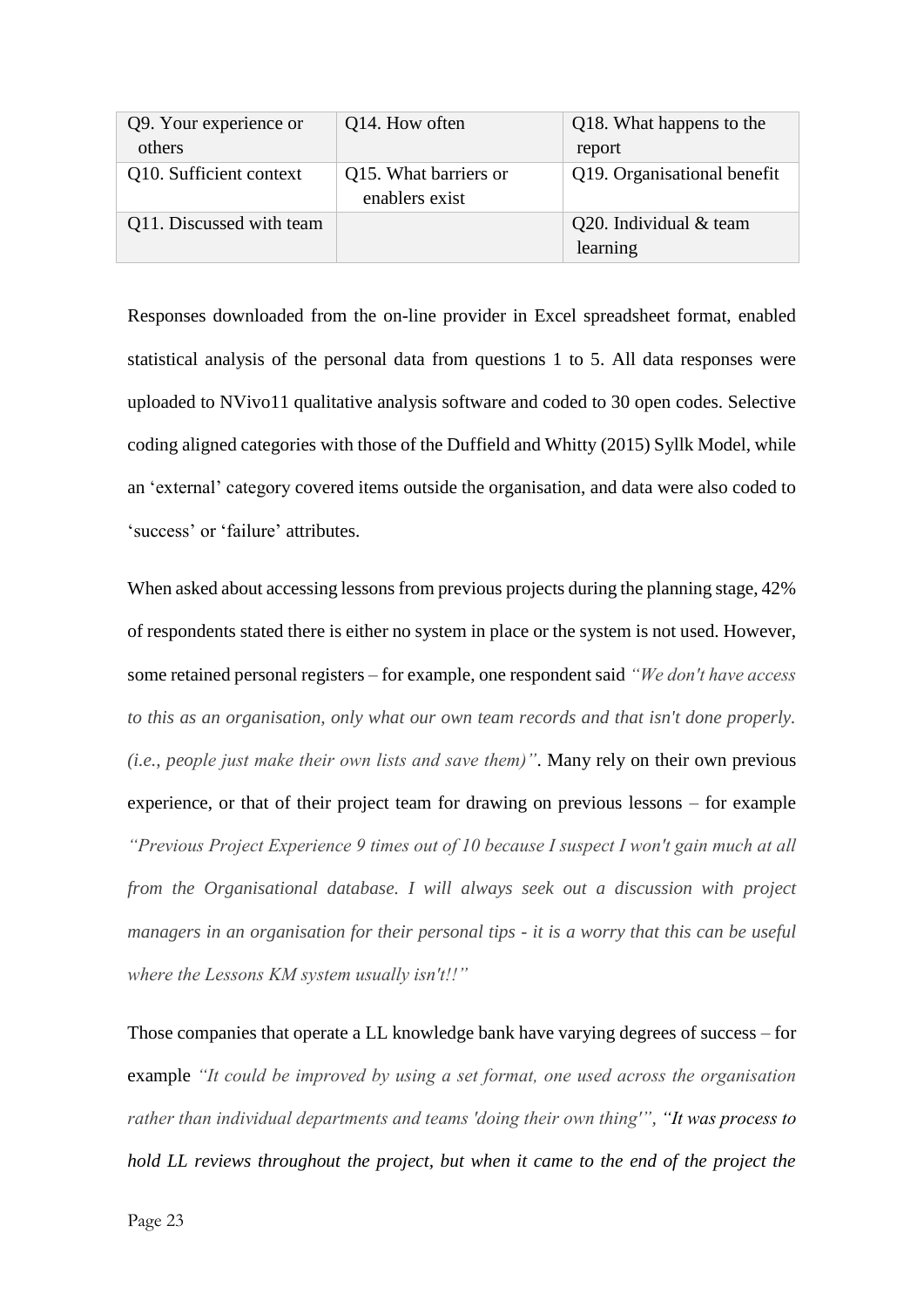*outcome didn't go anywhere because nobody managed it and reviewed all of the outcomes", "Usually collected at the end of a project rather than throughout the project*", or the system not fully utilised *"We use an online database where lessons learnt should be*  logged and used by all. However, this database is not embedded into the project *environment and as such is not used to its full potential", "Lessons are captured but there is no real impact for new projects*"*.*

Some companies' knowledge banks of LL are not being utilised *– "Little review of lessons learned from the company knowledge bank, generally because finding relevant data in the bank is so difficult"; "It's very hard to search and find what is needed, we find personal contact with SME's and assessors better".* While other organisations have alternative methods for sharing project knowledge, for example *"The ability to use a static database or knowledge bank is quite an ineffective way of sharing project knowledge. Complex projects are often riddled with difficulties and challenges and required face to face discussion with previous manager. Thus in our business we encourage sharing of project experiences through regularly briefing of projects to the wider community to help people learn and ask questions as we go. It does require a culture of sharing and willing to learn".* 

Some organisations have a fully mandated process – *"Active project sponsorship from line manager of project manager regarding what is required and expected in the initialisation phase of a project: - 1. Project Manager expected to obtain the lessons learned reports/presentation material from the business systems (review and reflect into their baseline, management approach etc. - 2. Expected to speak to project managers who worked in similar projects to seek out their experiences and advice. - 3. Gate review (with experienced individual) to test project strategy and advise wider stakeholders (who project manager may not know or aware of). Expected to complete actions before progressing",* while others do not – *"We have a Learning from Experience programme; the problem is*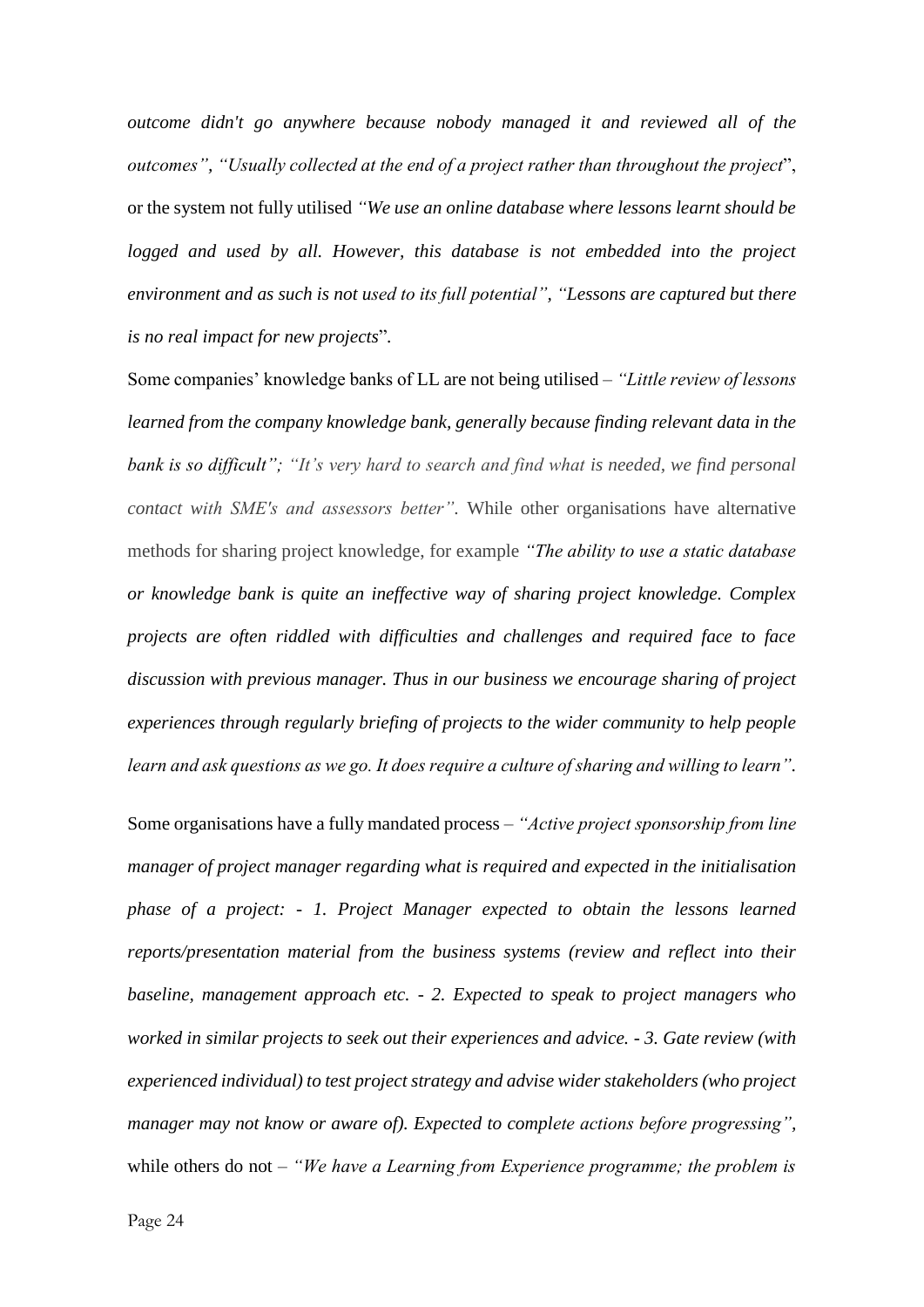*that we are very good at capturing lessons, but not so good at learning from them. People learn from their own lessons; and we benefit from other people's experience through independent gate reviews, but people don't tend to access lessons learned reports".*

Project managers are accessing items from the LL database during their projects for a variety of reasons, sometimes triggered by the project – "*Accessed when encountering new risks, issues assumptions & dependencies",* or by the need to comply with process requirements – *"Stage gate process"*, *"lessons learnt database and it is a key element of our review process to demonstrate lessons learnt"*. At other times project managers benefit from the experience of other staff – *"Via individuals who experienced them sharing as part of team or as sponsor advice. Multiple triggers (often late!)", "Coaching from PMO team. Triggered if the project is of sufficient importance to come to the attention of the PMO"*, *"Generally through engagement with individuals who 'bare the scars' from previous projects in the assurance process. This will normally be triggered by the formal review process*". The recording of LL during the run of the project is often reported as a regular activity, weekly, fortnightly, monthly or at stage gates. Respondents suggested several improvements to the process through standardisation – *"It could be improved by using a set format, one used across the organisation rather than individual departments and teams 'doing their own thing'"*, having the support of senior managers *"I think it's just seen as a 'tick in the box' exercise. If people see that these are being used in earnest then I'm sure they will engage in the process more. Invariably, the senior managers need to be insisting on reviewing LL's and seen to take action where the business are constantly doing things incorrectly or the wrong way. In a nutshell, take notice of where things need to improve and take action to remedy, and be seen to do it"*, or by utilising a LL 'champion' *– "Having a person to be a lessons learned champion with the authority to make things happen would be a significant advantage. - Purchasing and supporting a suitable database*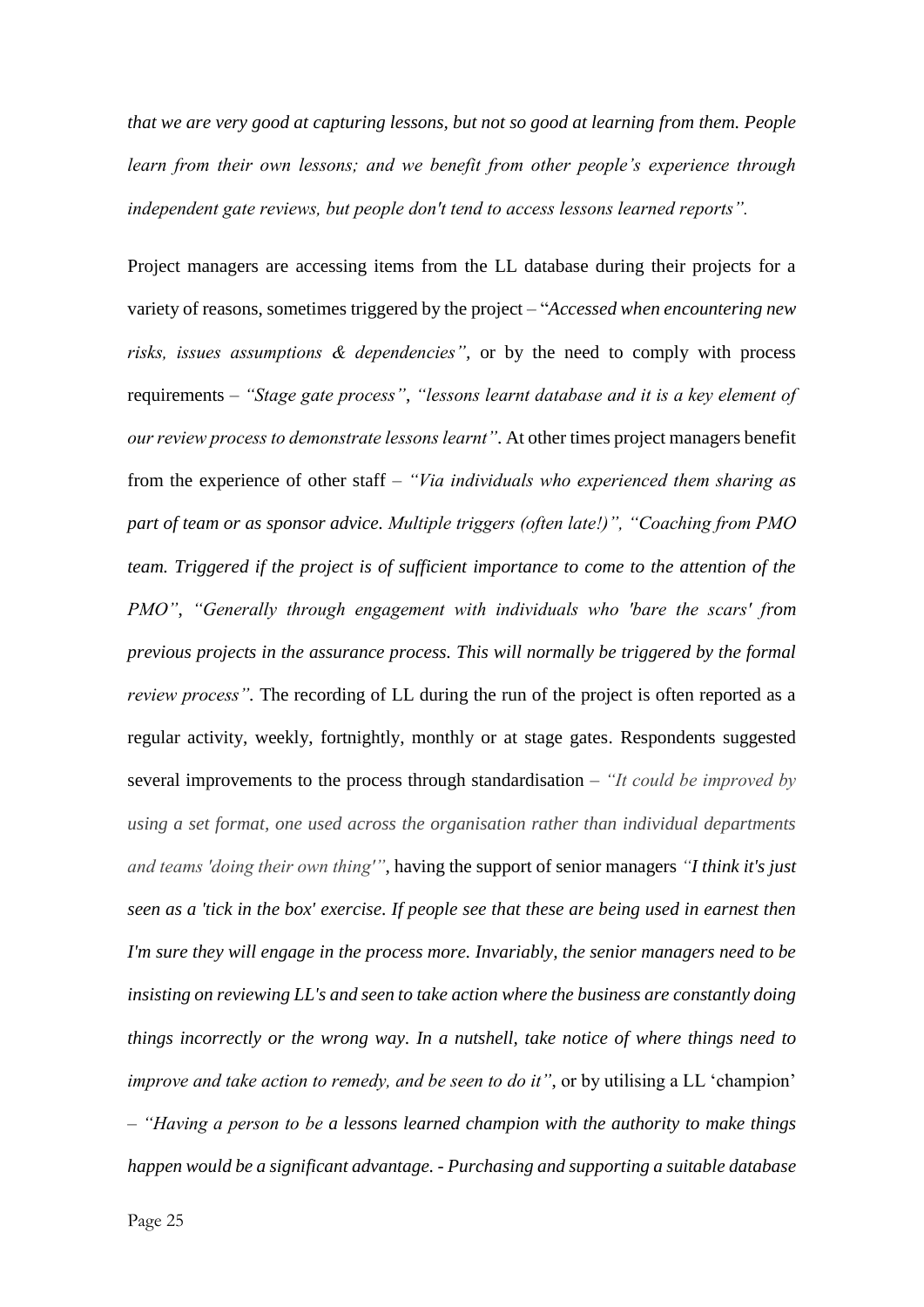*to record the lessons, priority, actions, owners and dates - Allocating resource, time and budget to implement agreed changes - People believe there is never the time to make the changes and without senior management buy in there is little appetite to address the change - Blame cultures exist in some organizations".* Communication is seen as important – *"We have daily catch-ups, where issues can be raised, so long as there is good communication then this can be captured early on and actioned soon enough too"*, *"We try to embody everything in tools and databases but there are many barriers such as culture and nobody has time to write the reports or read them"*.

Recording LL at project closure takes several forms – *"We review using post-its on the wall (what went well and what didn't) - we then triage these where there are common postits - then everyone gets a set number of votes to discuss in more depth, and determine action points to get through the issues in the future", "As LL captured and updated week by week through project delivery in weekly project report the project closure report is quite easy now to generate - Team emailed report and asked to comment on a conference call about this matter"*, while one organisation left it to the project manager alone *"The Project Manager completes it based on his/her experiences - The team is not involved".* 

When asked if their database is set up with categories 15 respondents said theirs was not, for example – *"No - it would but is thought not to be sufficient to justify the effort", "No but it would be a good idea for them to be";* while 26 respondents said their LL database was categorised through a variety of methods – *"Clarification is essential to understand what the issue was and why it occurred (both positive and negative lessons) - Classification into groups (coding, requirements, testing etc.) allows greater focusing and search ability is essential", "Lessons are clarified according to their likelihood of happening, their cost and schedule impacts, and their safety implications. This helps greatly".*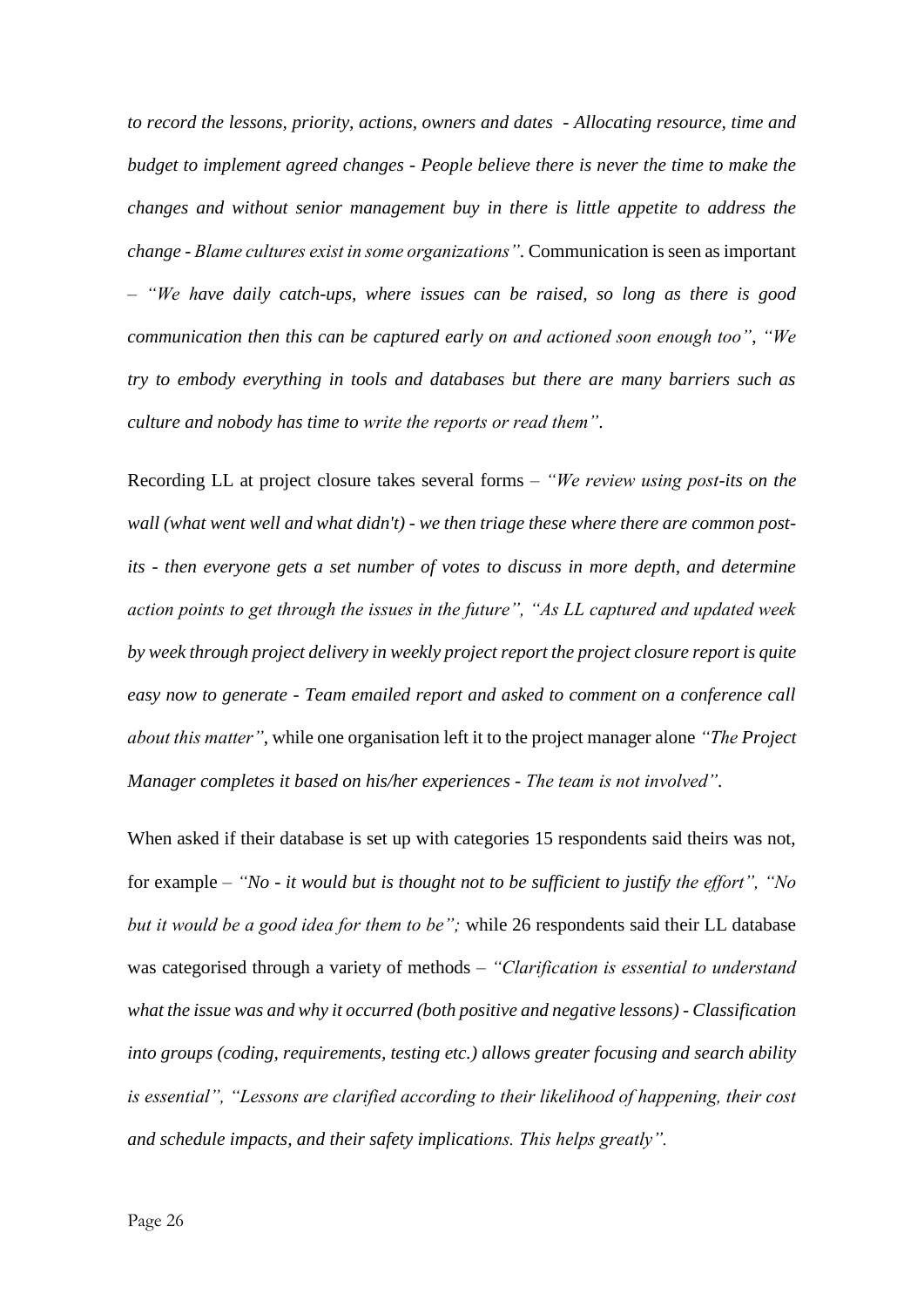There is a clear requirement for a mandated process for managing project knowledge as depicted in Figure 1, with data results correlated against Table 1 columns of 'Duffield and Whitty' and 'Organisational Knowledge Loop'. However, the maturity measures of these items are complex problems, given that many of the project learning processes are not fully in place for the majority of PBOs.

#### 8. Lessons-learned framework

We now represent the LL process as single-, double- and triple-loops from the literature to enable the capture and re-use of lessons between projects, for information and decisions on learning to pass between levels, and identify where supporting roles are required.

## 9. Single-loop project learning

The measurement of project progress is long-established with a variety of methods to compare time, cost and quality against targets set within the project plan. Visualised in Figure 3, the project is managed at 1, with outcomes measured (2) at project milestones, gates or regular time intervals. Outcome evaluation occurs (3) where LL are recorded throughout the project duration by daily and weekly logs, and a closing project report. Comparison of outcome against project parameters allows decisions to be taken (4) to determine required action to bring the project back on track (5). Single-loop project learning adjusts the project action or underlying assumptions to meet targets as much as possible while leaving the project parameters unchanged. This process is necessary to track project progress, provide accurate forecasts for cash-flow and staff allocation for resource managers, and keep stakeholders abreast of important changes or issues.

Many respondents identified a lack of skilled PM staff, and not having a standard PM methodology across their organisation, the 14 comments include – *"Projects are not*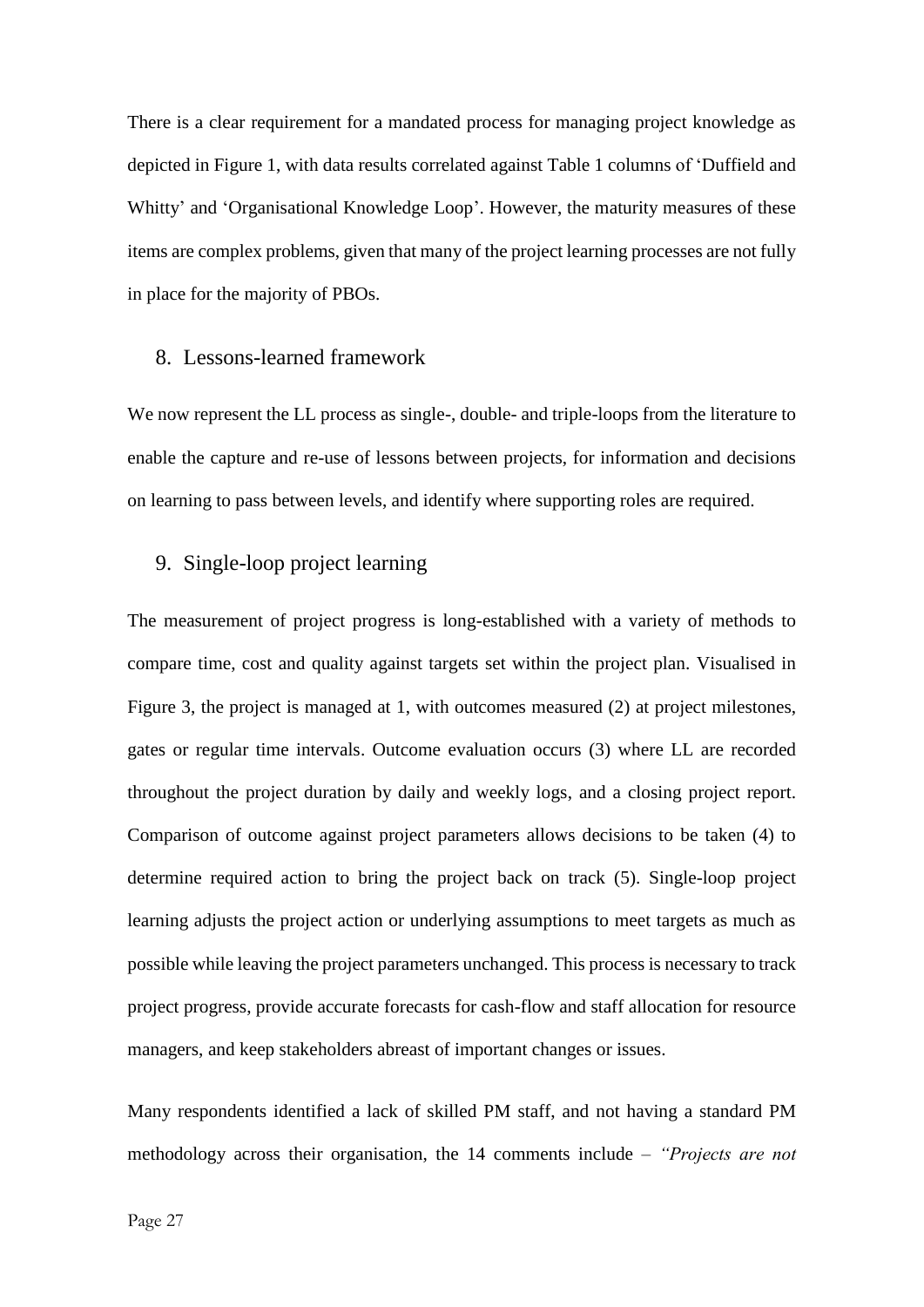*managed properly, even though outcome might be considered successful and deliverables met. So in this case it is the management not the project that has a problem", "People barriers are that people in our project teams often do not understand what we are doing (including myself, which led to higher education in project management). There needs to be more effort to standardise project management across the organisation", "Almost everybody claims that he/she does project management", "Poor understanding of Project Control Methodologies, due to lack of training", and "Most project leads are primarily technical leads with variable PM skills".*



**Figure 3:** Single-Loop Project Learning.

Project managers learn much of their skill through this experience of measuring project output, making adjustments and re-running the loop. It provides that personal level of learning which creates experience (6, above). The process continues looping for every period of measurement determined in the project plan, culminating in the closing report.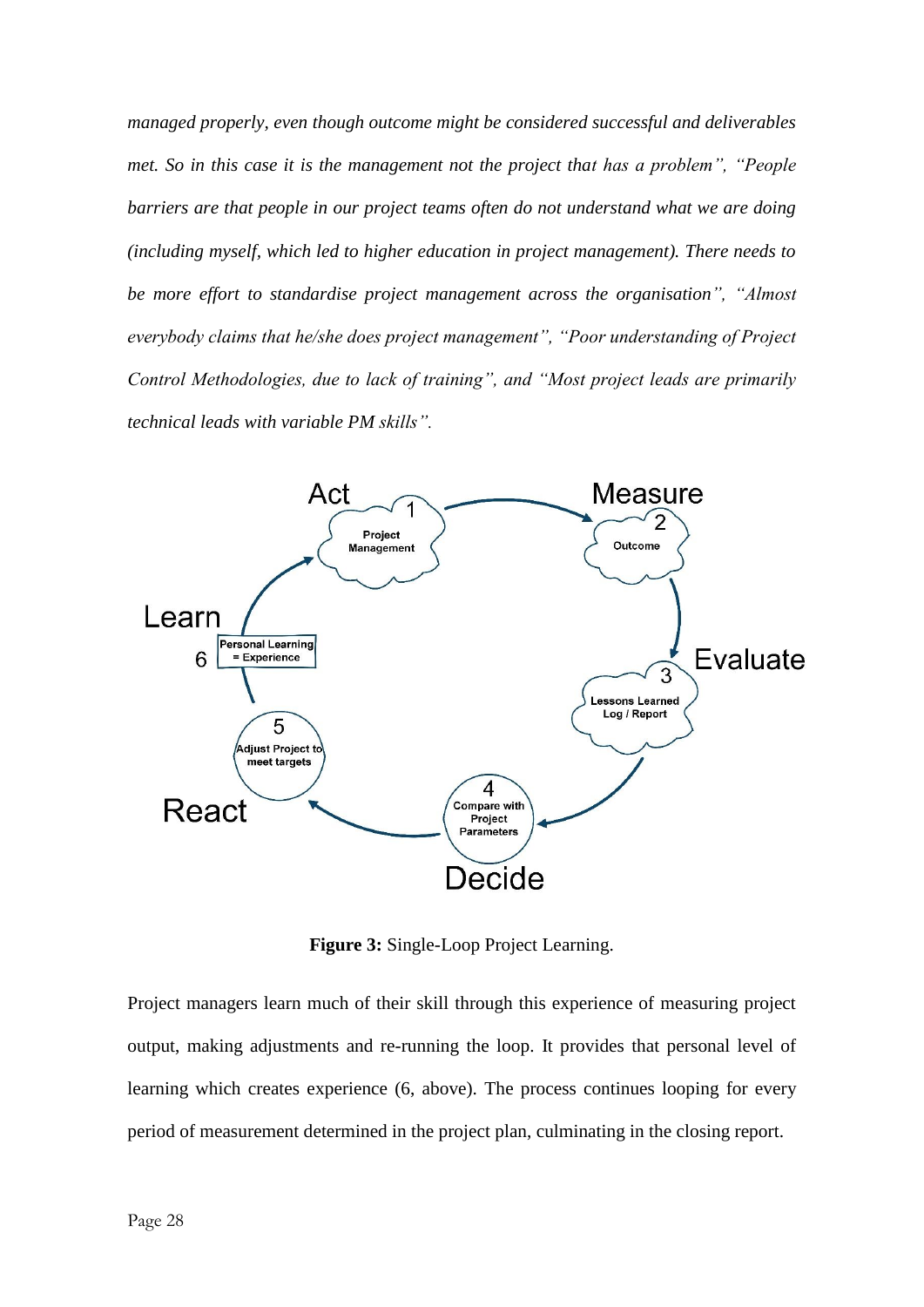## 10.Double-loop project learning

The governing variables in PM terms fall into two distinct groups – those which define the parameters of the specific project, and those which define the governance of projects in general within the parent organisation. In double-loop learning the evaluation step (Figure 4) is broadened to analyse both measured outcome and the value against which it is measured. Decisions taken now include the assessment of processes and parameters to ensure these fulfil the higher level goals of both the project and organisation. Action is taken to change project-level parameters and update organisations policies where necessary. However, the adjustment of parameters must be undertaken carefully otherwise it can result in poor decision-making and a failure to learn the right lessons from the data. For example, the phrase 'normalization of deviance' defined the process through which data outside the limits was subsequently reinterpreted as being within normal limits by increasing those limits (Vaughan, 1996).

Not only does double-loop learning operate at both project and organisational levels, but is necessarily concurrent with single-loop learning. When project parameters are changed, the project requires re-assessment of the measured outcomes against the updated parameter values; Argyris and Schön (1996) refer to the zones of ambiguity between single and double-loop learning, which become complicated by organisational size and project complexity. This is where the *underlying assumptions* determined for the project come in to play, they are neither measured values nor governing variables, but their value can affect the outcome of either, or both, of these data sets.

Learning within the double-loop operates at project level instead of personal, where learning is then embedded within organisational processes. As with single-loop learning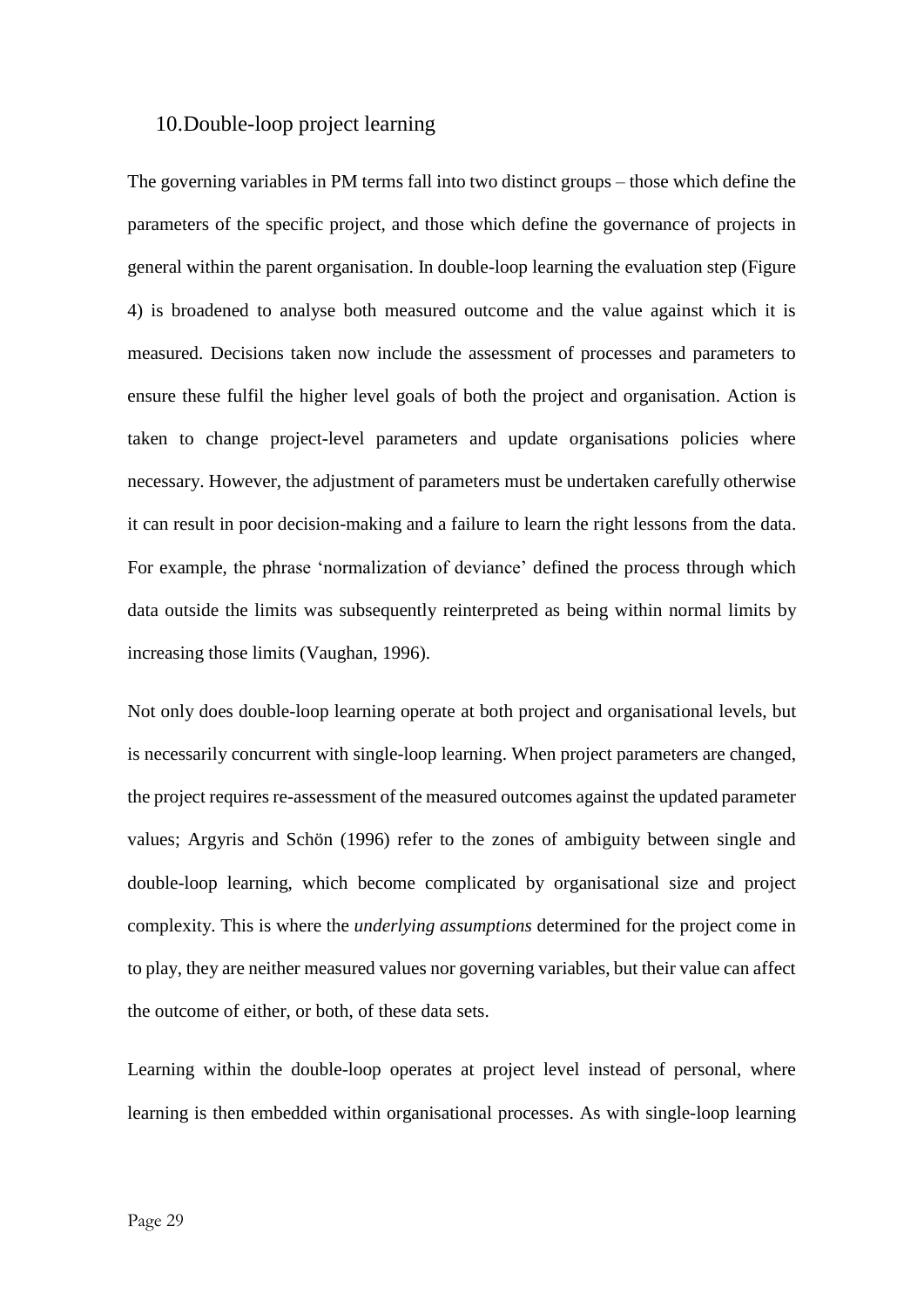the process continues looping as determined in the project plan, culminating in the closing report.



**Figure 4:** Double-Loop Project Learning.

To achieve the status of a learning organisation, we develop a third loop – to learn about the learning. This requires the organisation to achieve a high level of learning maturity across the Knowledge, Ability and Intention criteria defined previously.

## 11.Triple-loop project learning

The third learning loop in this paper includes the organisation's cultural values and goals in terms of a learning organisation. The evaluation step (Figure 5) provides the Project Management Office (PMO) with its role definitions – at project level performance data, closing reports and LL logs are gathered for review and reporting; at process level project targets are revised with sponsors and procedures updated if required; while at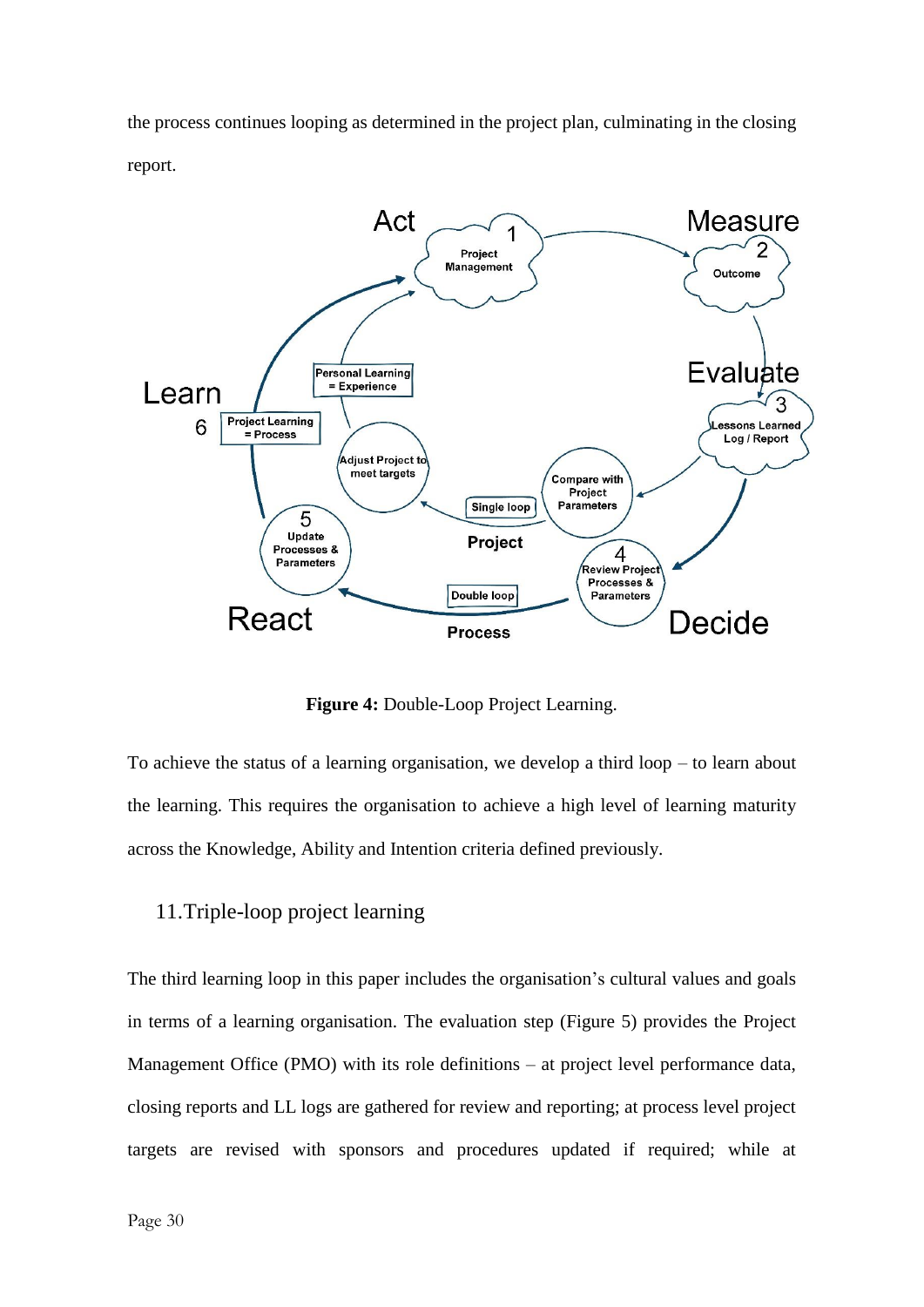organisational level learning action plans for new projects are generated and information passed to board-level. Practitioners identified problems in the relationship between the project team and those further up the management chain, either project sponsors or those with a governance responsibility. The 19 comments include weaknesses in oversight of projects, and a lack of senior management support – *"Sponsors unsure of their role on a project", "Project sponsors are too hands off and don't help resolve risks/major issues", "Weak sponsorship",* and *"Lack of governance and decision making".*



**Figure 5:** Triple-Loop Project Learning.

The LL database must be actively managed to ensure de-duplication, removal of out-ofdate material, and proactive problem resolution. Operation of an expert database and related CoPs are vital to the project learning process, where the sharing of experience provides the space for tacit knowledge to be expressed and converted to explicit knowledge. In developing learning capabilities for projects, it enables analysis of results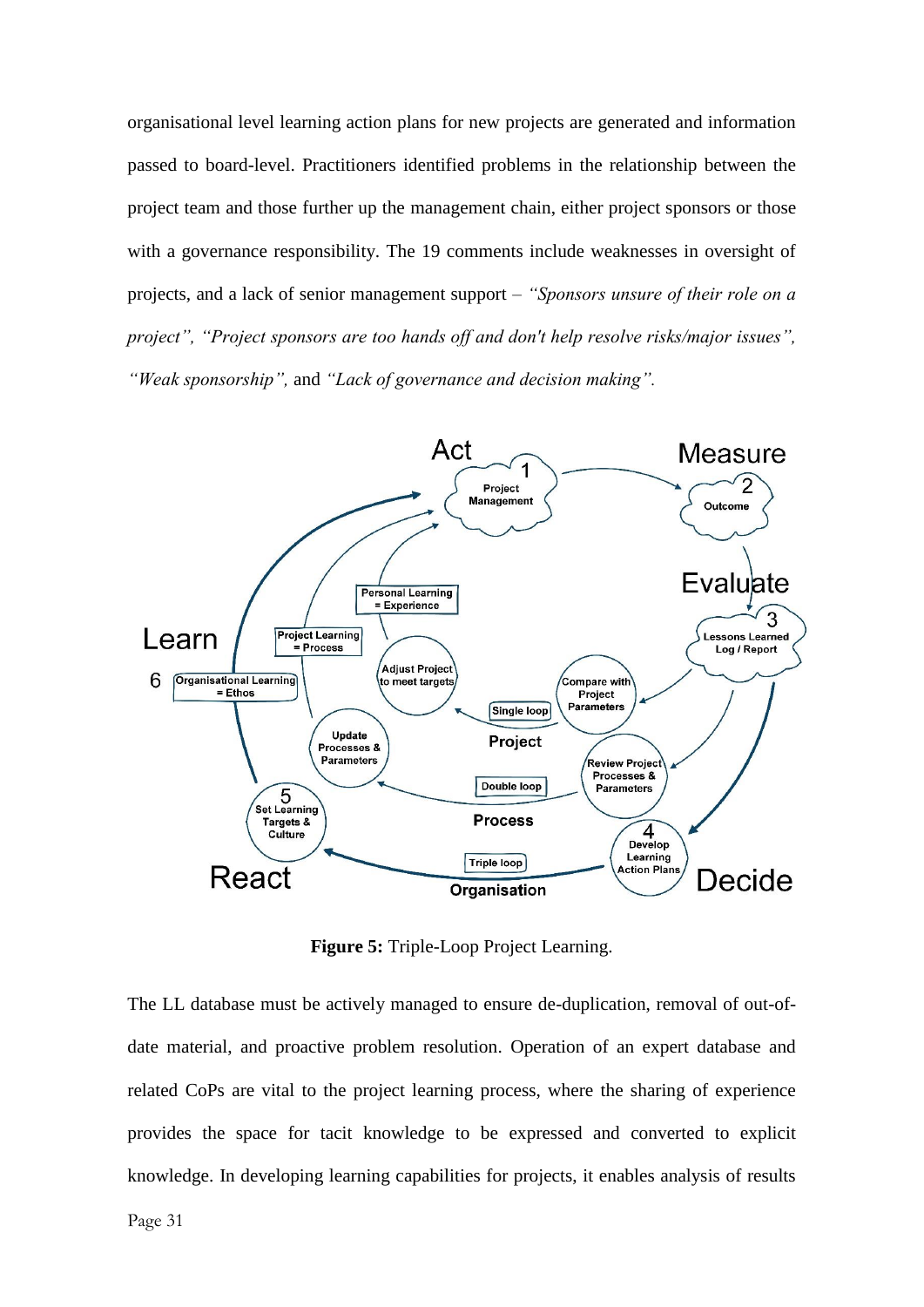to increase positives as well as reduce negatives, create best-practice activities, complete risk assessments, and analyse EWS and near-misses. Technical requirements for the IT system are not to be underestimated.

## 12.Discussion

The literature determined that LL were not being applied very well, and this appears to be substantiated by the data. However, the analysis also reveals that a significant minority of organisations are not identifying and capturing the LL through any formalised procedure, as recommended by the professional bodies. Hartmann and Dorée (2015) assert that separation of the LL process from the project environment is the problem, and the data confirms that little time or effort is given to post-project reporting, which is a significant factor. There is supporting evidence to demonstrate that personal experience and individual learning is taking place, albeit through informal methods.

The development of triple-loop learning to analyse the practical application of the lessonslearned process in organisations, identifies significant requirements for the industry. This theoretical contribution demonstrates how three levels of learning align with projects, by taking the research data and mapping it across the three project temporal phases (Figure 1). Viewed from the triple-loop perspectives of project, processes and the organisation (Figure 5), we present the nine requirements (Table 3) for our project learning framework. The actions from the planning stage also continue during the delivery stage in addition to those specifically shown, although omitted for clarity.

| <b>Project Management Phases</b> |                 |                |
|----------------------------------|-----------------|----------------|
| <b>Planning</b>                  | <b>Delivery</b> | <b>Closure</b> |

Table 3: Layering Lessons-Learned through Loops and Phases.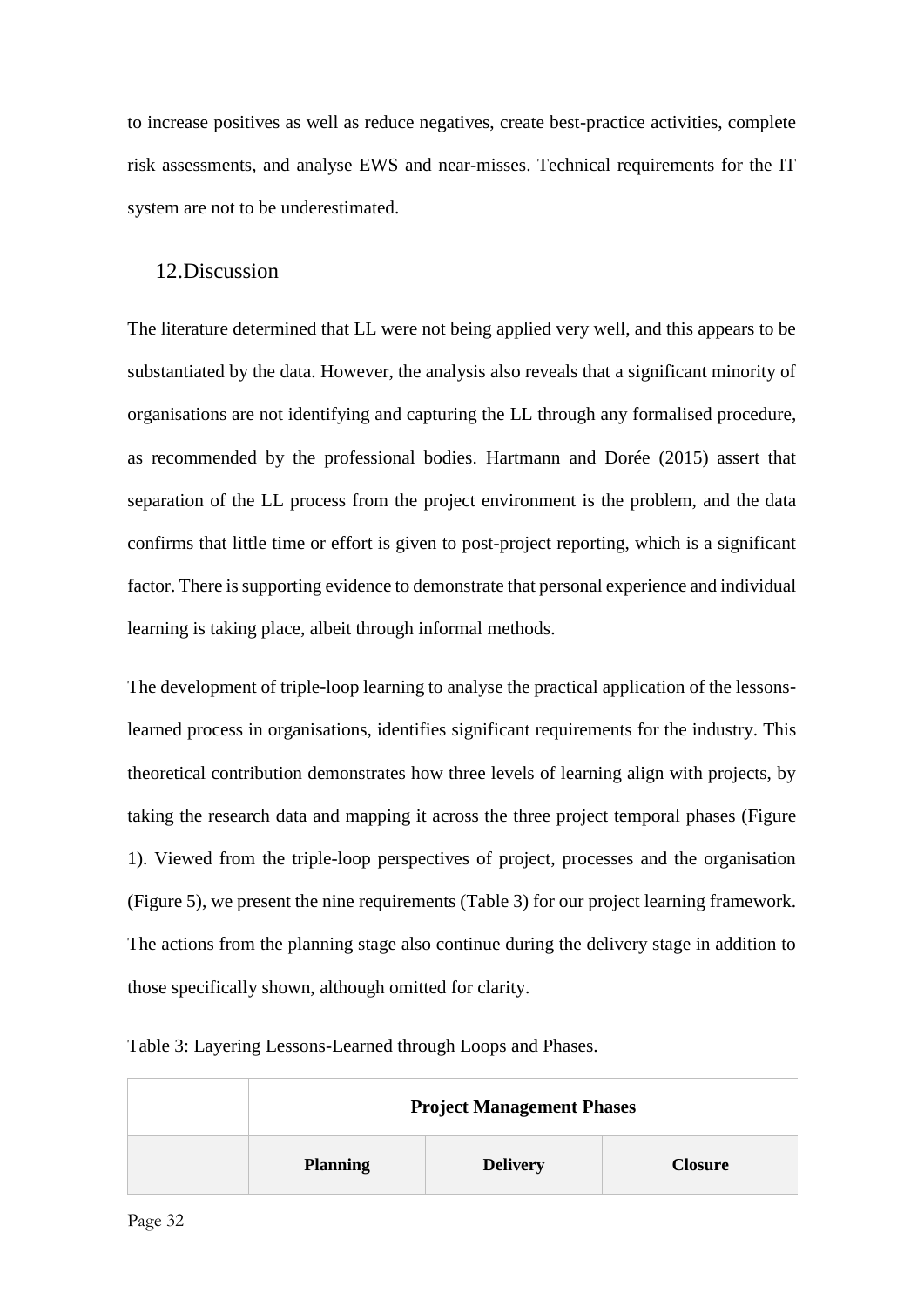| <b>Single-Loop</b><br>Project      | • access lessons<br>learned                      | • record new lessons<br>learned          | • personal learning                                     |
|------------------------------------|--------------------------------------------------|------------------------------------------|---------------------------------------------------------|
| Double-Loop<br><b>Process</b>      | • provide lessons<br>learned<br>• provide expert | $\bullet$ support CoPs                   | • update lessons learned<br>• revise expert list        |
| <b>Triple-Loop</b><br>Organisation | • set learning goals                             | • monitor projects<br>• monitor learning | • define learning action<br>plans<br>• update org goals |

In section 4 we discussed how knowledge is subjective and dependent upon the perception of the individual, and that learning can be demonstrated by a change in behaviour due to experience. We now develop the triple-loop project learning process to identify those project and organisational learning activities that focus on the change of behaviour – the actions that should come from the LL. These learning activities are presented in Table 4.

| Table 4: Triple-loop project learning activities. |  |  |  |  |
|---------------------------------------------------|--|--|--|--|
|---------------------------------------------------|--|--|--|--|

| <b>Management</b><br>Domain<br>(where) | <b>Project Learning</b><br><b>Emphasis</b><br>(who) | <b>Project Benefits</b><br><b>Management</b><br>(what)            | <b>Business Case Goals</b><br>(to what effect)                                                           |
|----------------------------------------|-----------------------------------------------------|-------------------------------------------------------------------|----------------------------------------------------------------------------------------------------------|
| Single-loop<br>"Project"               | • Personal learning<br>through experience           | • Personal development<br>through targets<br>• Career development | • Project targets                                                                                        |
| Double-loop<br>"Process"               | • Project learning<br>through process               | $\bullet$ Technical<br>improvements<br>• Process improvements     | • Project management<br>learning<br>• Team learning                                                      |
| <b>Triple-loop</b><br>"Organisation"   | • Organisational<br>learning through<br>ethos       | • System development<br>• Appropriate<br>Governance               | • Organisational learning<br>goals<br>• Corporate values<br>Alignment with Vision<br>& Mission statement |

Combining the three loops of project learning with the project learning activities, demonstrates that learning goals defined at all organisational levels should form part of the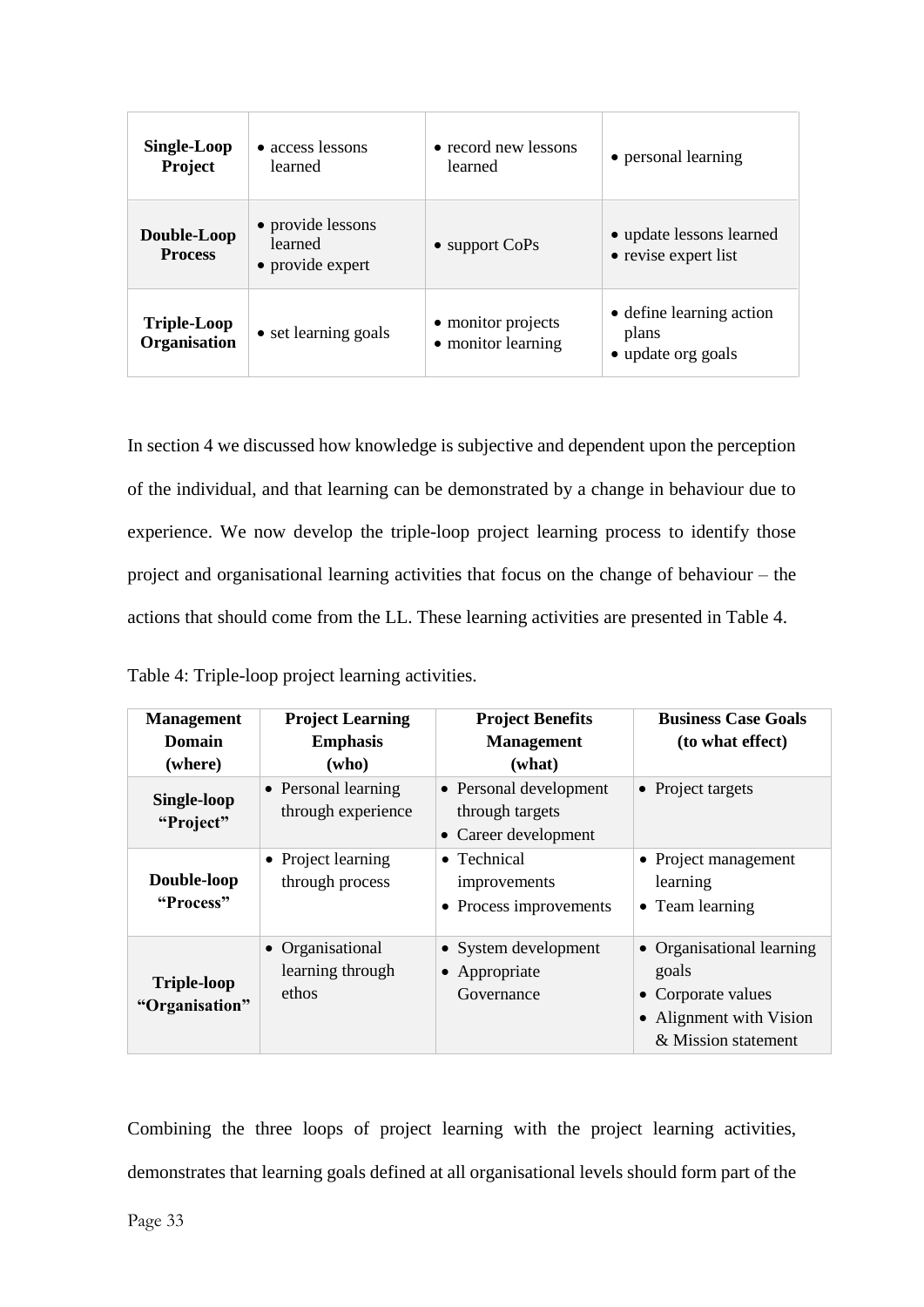business case, project benefits, and risk management processes. The top reason for project failure according to the practicing project managers is poor pre-planning for the project. This accounted for 36 of the comments that included the following main points – *"Too much optimism with estimating", "Lack of ability to manage the front-end very well", "Lack of clear requirements", "Under estimate the project cost, risks and duration",* and *"Not focussing on the benefits".*

A learning organisation provides an enabling environment by creating a culture of continual improvement and development of its people, products and services from the top management down through the whole company. The PM research community now has a theoretical platform based on organisational learning and knowledge management, from which to develop a project learning maturity model. This unique combination of theory with demonstrable practical application addresses many of the issues found with previous theories and models on the lessons-learned topic.

## 13.Future research

The vital aspect of this research is to demonstrate the importance of learning through projects, and to ensure its focus within the BoKs of the main professional project organisations – APM and PMI. The inclusion of learning management within the BoK could be undertaken similarly to the current risk management sections, and the next phase of this research will propose such a framework. However, there is also a need for the generic tools and techniques to be developed to work in parallel with the BoKs which are the focus of a future research phase.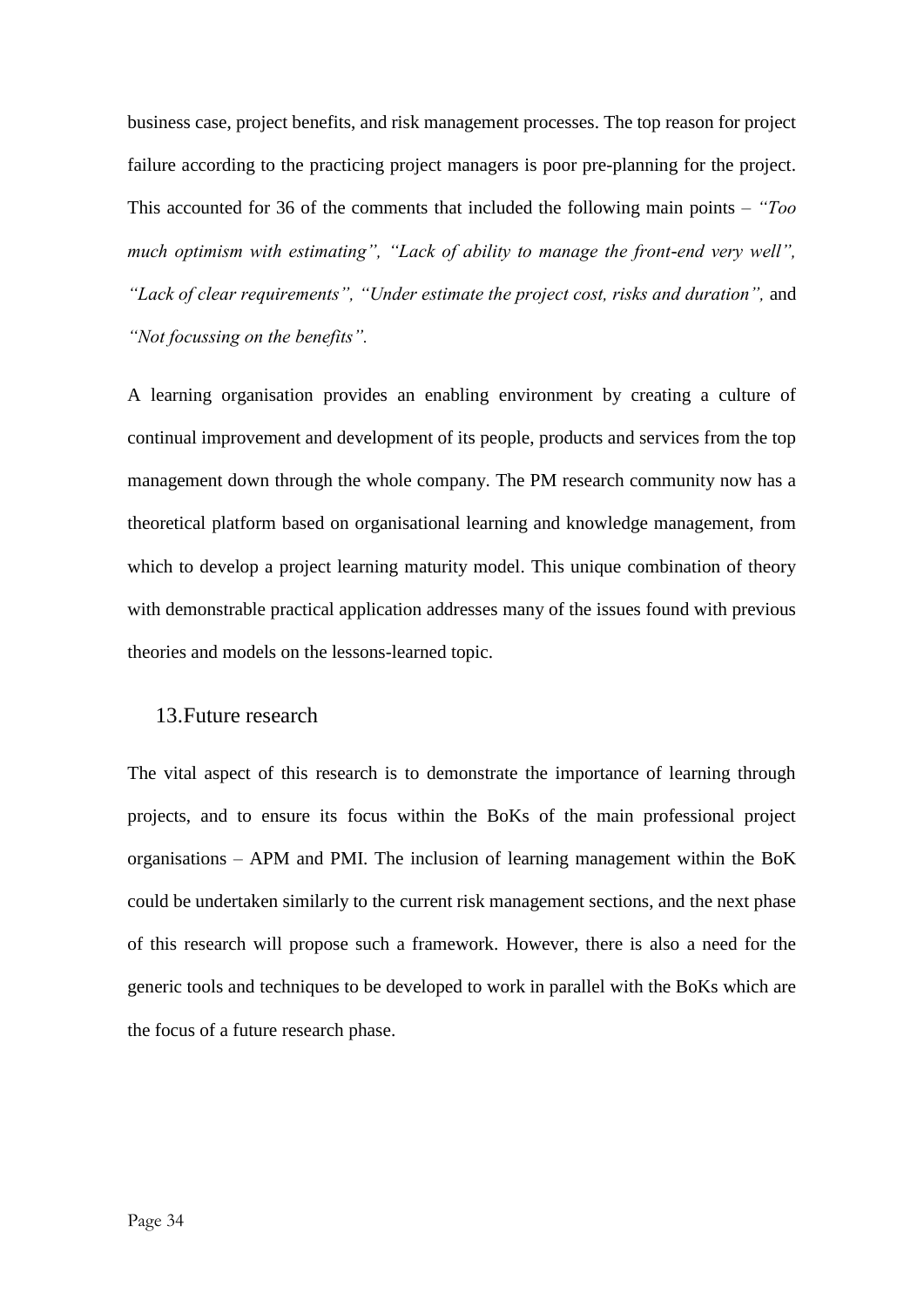# Acknowledgements

The authors acknowledge the constructive feedback and suggestions from the three anonymous reviewers.

# Conflict of interest and funding

The authors declare that there are no conflicts of interest regarding this paper. This research

did not receive any specific grant from funding agencies in the public, commercial, or not-

for-profit sectors.

## References

- Algeo, C., 2014. Exploring Project Knowledge Acquisition and Exchange Through Action Research. Proj. Manag. J. 45, 46–56. doi:10.1002/pmj.21417
- Argyris, C., 1999. On Organizational Learning, 2nd ed. Blackwell Publishing, Oxford, UK.
- Argyris, C., Schön, D.A., 1996. Organizational Learning II: Theory, Method, and Practice. Addison-Wesley Publishing Company, New York.
- Association for Project Management, 2012. APM Body of Knowledge, 6th ed. Association for Project Management, Princes Risborough, UK.
- Bakker, R.M., Cambré, B., Korlaar, L., Raab, J., 2011. Managing the project learning paradox: A set-theoretic approach toward project knowledge transfer. Int. J. Proj. Manag. 29, 494–503. doi:10.1016/j.ijproman.2010.06.002
- Bartsch, V., Ebers, M., Maurer, I., 2013. Learning in project-based organizations: The role of project teams' social capital for overcoming barriers to learning. Int. J. Proj. Manag. 31, 239–251. doi:10.1016/j.ijproman.2012.06.009
- Bateson, G., 2000. Steps to an ecology of mind. University of Chicago Press, Chicago.
- Bredo, E., 1989. Bateson's Hierarchical Theory of Learning and Communication. Educ. Theory 39, 27–38. doi:10.1111/j.1741-5446.1989.00027.x
- Caldwell, R., 2012. Leadership and Learning: A Critical Reexamination of Senge's Learning Organization. Syst. Pract. Action Res. 25, 39–55. doi:10.1007/s11213-011- 9201-0
- Crossan, M.M., Lane, H.W., White, R.E., 1999. An Organizational Learning Framework: From Intuition to Institution. Acad. Manag. Rev. 24, 522–537. doi:10.5465/AMR.1999.2202135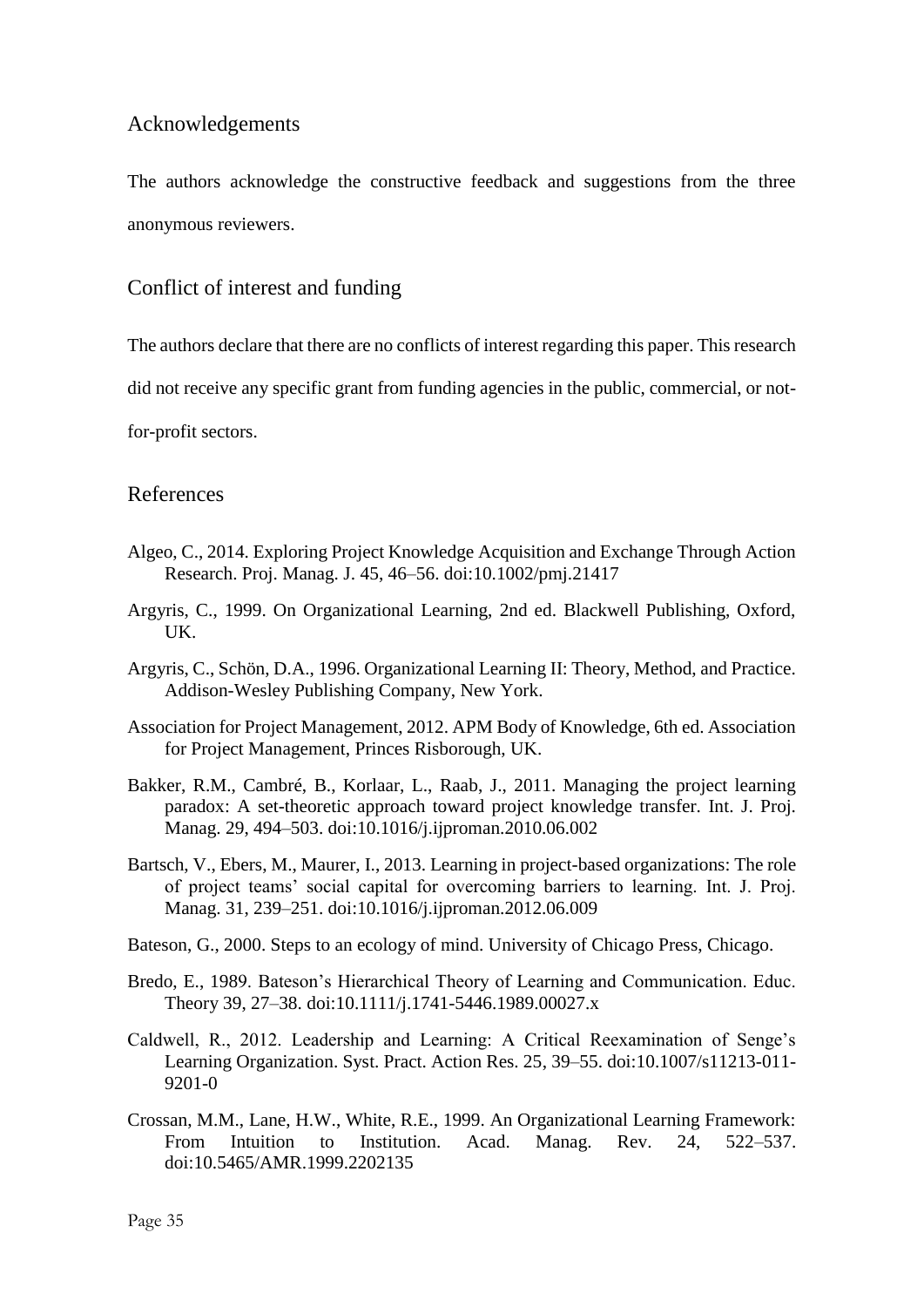- Desai, V., 2008. Constrained Growth: How Experience, Legitimacy, and Age Influence Risk Taking in Organizations. Organ. Sci. 19, 594–608. doi:10.1287/orsc.1070.0335
- Dewey, J., 2005. The Copernican Revolution (1929), in: Capps, D., Capps, J.M. (Eds.), James and Dewey on Belief and Experience. University of Illinois Press, Champaign, IL, pp. 196–214.
- Duffield, S., Whitty, S., 2015. Developing a systemic lessons learned knowledge model for organisational learning through projects. Int. J. Proj. Manag. 33, 311–324. doi:10.1016/j.ijproman.2014.07.004
- Eden, C., Huxham, C., 2001. The Negotiation of Purpose in Multi-organizational Collaborative Groups. J. Manag. Stud. 38, 373–391.
- Fillion, G., Koffi, V., Ekionea, J., 2015. Peter Senge's Learning Organization: A Critical View and the Addition of Some New Concepts to Actualize Theory and Practice. J. Organ. Cult. Commun. Confl. 19, 73–102.
- Flyvbjerg, B., 2014. What You Should Know About Megaprojects and Why: An Overview. Proj. Manag. J. 45, 6–19. doi:10.1002/pmj.21409
- Goffin, K., Koners, U., Baxter, D., van der Hoven, C., 2010. Managing lessons learned and tacit knowledge in new product development. Res. Technol. Manag. 53, 39–51.
- Haji-Kazemi, S., Andersen, B., Klakegg, O.J., 2015. Barriers against effective responses to early warning signs in projects. Int. J. Proj. Manag. 33, 1068–1083. doi:10.1016/j.ijproman.2015.01.002
- Haji-Kazemi, S., Andersen, B., Krane, H.P., 2013. A Review on Possible Approaches for Detecting Early Warning Signs in Projects. Proj. Manag. J. 44, 55–69. doi:10.1002/pmj.21360
- Hall, P.A., 1993. Policy Paradigms , Social Learning , and the State: The Case of Economic Policymaking in Britain. Comp. Polit. 25, 275–296.
- Hartmann, A., Dorée, A., 2015. Learning between projects: More than sending messages in bottles. Int. J. Proj. Manag. 33, 341–351. doi:10.1016/j.ijproman.2014.07.006
- Hasan, H., Crawford, K., 2003. Codifying or enabling: the challenge of knowledge management systems. J. Oper. Res. Soc. 54, 184–193. doi:10.1057/palgrave.jors.2601388
- Huber, G.P., 1991. Organizational Learning: The Contributing Processes and the Literatures. Organ. Sci. 2, 88–115. doi:10.1287/orsc.2.1.88
- Ika, L.A., Donnelly, J., 2017. Success conditions for international development capacity building projects. Int. J. Proj. Manag. 35, 44–63. doi:10.1016/j.ijproman.2016.10.005
- Irani, Z., 2010. Investment evaluation within project management: an information systems perspective. J. Oper. Res. Soc. 61, 917–928. doi:10.1057/jors.2010.10
- Isaacs, W.N., 1993. Taking flight: Dialogue, Collective Thinking, and Organizational Learning. Organ. Dyn. 22, 24–39. doi:10.1016/0090-2616(93)90051-2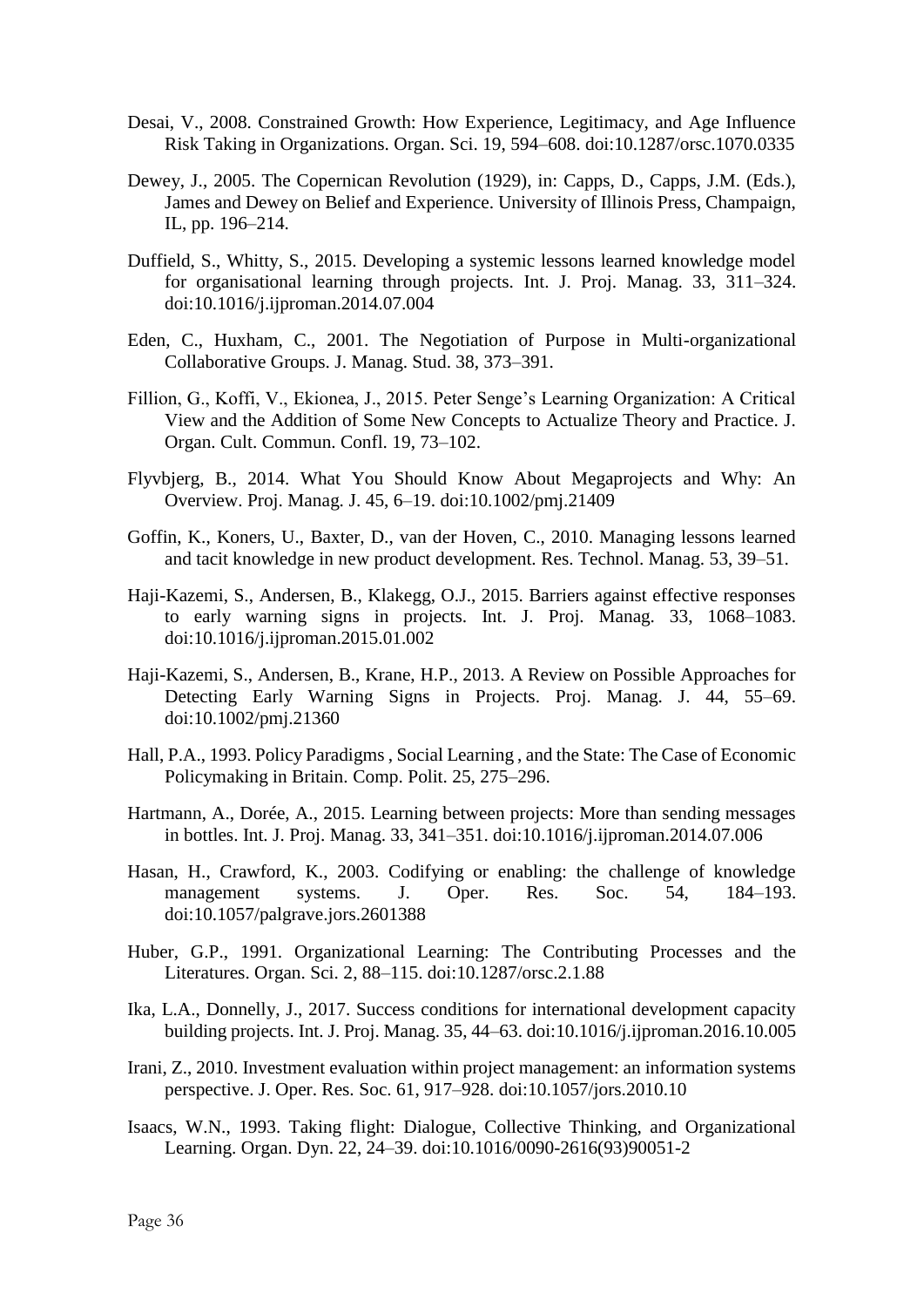- Jessop, A., Parker, D., Temple, J., 2016. Donor patterns: a modular structure for sharing knowledge. J. Oper. Res. Soc. 67, 378–392. doi:10.1057/jors.2015.31
- Johnson, A.G., 2000. Knowledge, in: The Blackwell Dictionary of Sociology. Blackwell Publishers, Oxford, UK.
- Jugdev, K., Wishart, P., 2014. Mutual Caring-Resolving Habituation Through Awareness: Supporting Meaningful Learning From Projects. Proj. Manag. J. 45, 66–82. doi:10.1002/pmj.21406
- Klakegg, O.J., Williams, T., Walker, D., Andersen, B., Magnussen, O.M., 2010. Early Warning Signs in Complex Projects. Project Management Institute, Inc., Newtown Square, PA.
- Labib, A., Read, M., 2013. Not just rearranging the deckchairs on the Titanic: Learning from failures through Risk and Reliability Analysis. Saf. Sci. 51, 397–413. doi:10.1016/j.ssci.2012.08.014
- Langston, C., Ghanbaripour, A.N., 2016. A Management Maturity Model (MMM) for project-based organisational performance assessment. Constr. Econ. Build. 16, 68. doi:10.5130/AJCEB.v16i4.5028
- Lepore, S.J., Revenson, T.A., 2006. Resilience and Posttraumatic Growth: Recovery, Resistance, and Reconfiguration, in: Calhoun, L.G., Tedeschi, R.G. (Eds.), Handbook of Posttraumatic Growth: Research and Practice. Lawrence Erlbaum Associates, Inc., New Jersey, pp. 24–46.
- Lindner, F., Wald, A., 2011. Success factors of knowledge management in temporary organizations. Int. J. Proj. Manag. 29, 877–888. doi:10.1016/j.ijproman.2010.09.003
- Meredith, J., Mantel, S.J., 2010. Project Management: A Managerial Approach, 7th ed. John Wiley and Sons, Inc., Hoboken, NJ.
- Nonaka, I., Takeuchi, H., 1995. The Knowledge-Creating Company. Oxford University Press, Oxford, UK.
- Nonaka, I., Toyama, R., Konno, N., 2000. SECI, Ba and Leadership: a Unified Model of Dynamic Knowledge Creation. Long Range Plann. 33, 5–34. doi:10.1016/S0024- 6301(99)00115-6
- Office of Government Commerce, 2009. Managing Successful Projects with PRINCE2, 5th ed. TSO, London, UK.
- Preskill, H., Torres, R., 1999. The Role of Evaluative Enquiry in Creating Learning Organizations, in: Easterby-Smith, M., Burgoyne, J., Araujo, L. (Eds.), Organizational Learning and the Learning Organization: Developments in Theory and Practice. Sage Publications Ltd, London, UK, pp. 92–114.
- Probst, G., Buchel, B., 1997. Organizational Learning: The Competitive Advantage of the Future. Prentice Hall Europe, Hemel Hempstead, UK.
- Project Management Institute, 2013. A Guide to the Project Management Body of Knowledge (PMBOK guide), 5th ed. Project Management Institute, Inc., Newtown Square, PA.